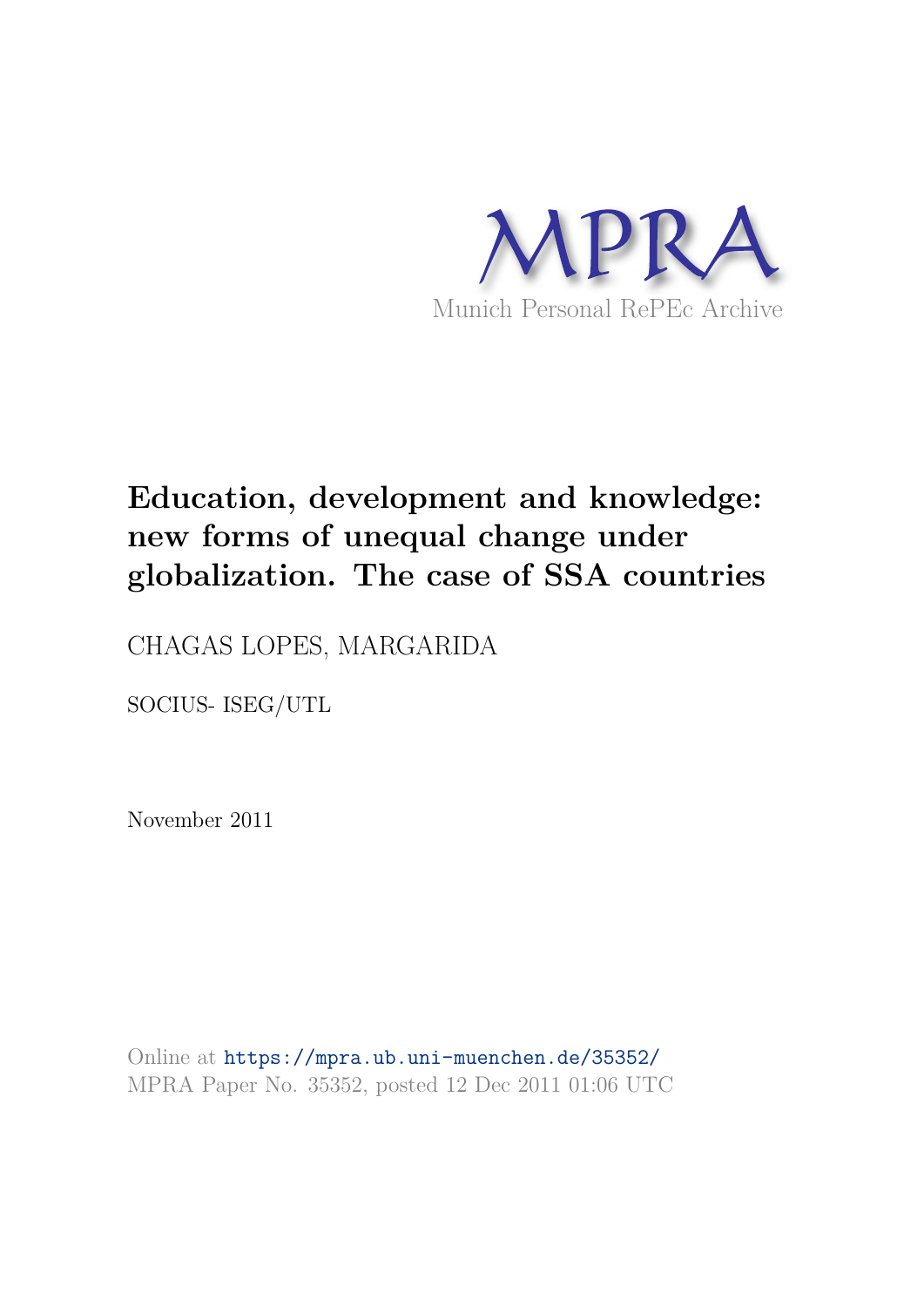## **Education, Development and Knowledge: new forms of unequal change under globalization. The case of SSA countries<sup>1</sup>**

Margarida Chagas Lopes, SOCIUS, ISEG-UTL

[mchagaslopes@gmail.com](mailto:mchagaslopes@gmail.com)

#### **Abstract**

One of the leading mismatches brought about by globalization has to do with the severe opposition between the national frameworks in which qualifications and skills are being developed and the wider international contexts in which they are increasingly utilized and reproduced. This gulf becomes almost impossible to overcome and imposes a growing inequality in the access to knowledge in the global economy as the prevalent forms of economic regulation are rendered obsolete. The limitations displayed by national systems of education and training interact with the growing insufficiencies in the performance of labor market and innovation hetero regulators. As a result, increasing flows of excluded workers have been paving the ways between the new global development centers and the emerging new peripheries.

**Key Words**: Education and economic development; quality of education; new North-South divide; Sub-saharan Africa.

l

<sup>&</sup>lt;sup>1</sup> A first version of this paper was presented to the Ciclo Grandes Lições II, Programa Próximo Futuro, Fundação Calouste Gulbenkian 17<sup>th</sup>. June 2011, under the title: **Produção, Utilização e Partilha do Conhecimento na Economia Global.**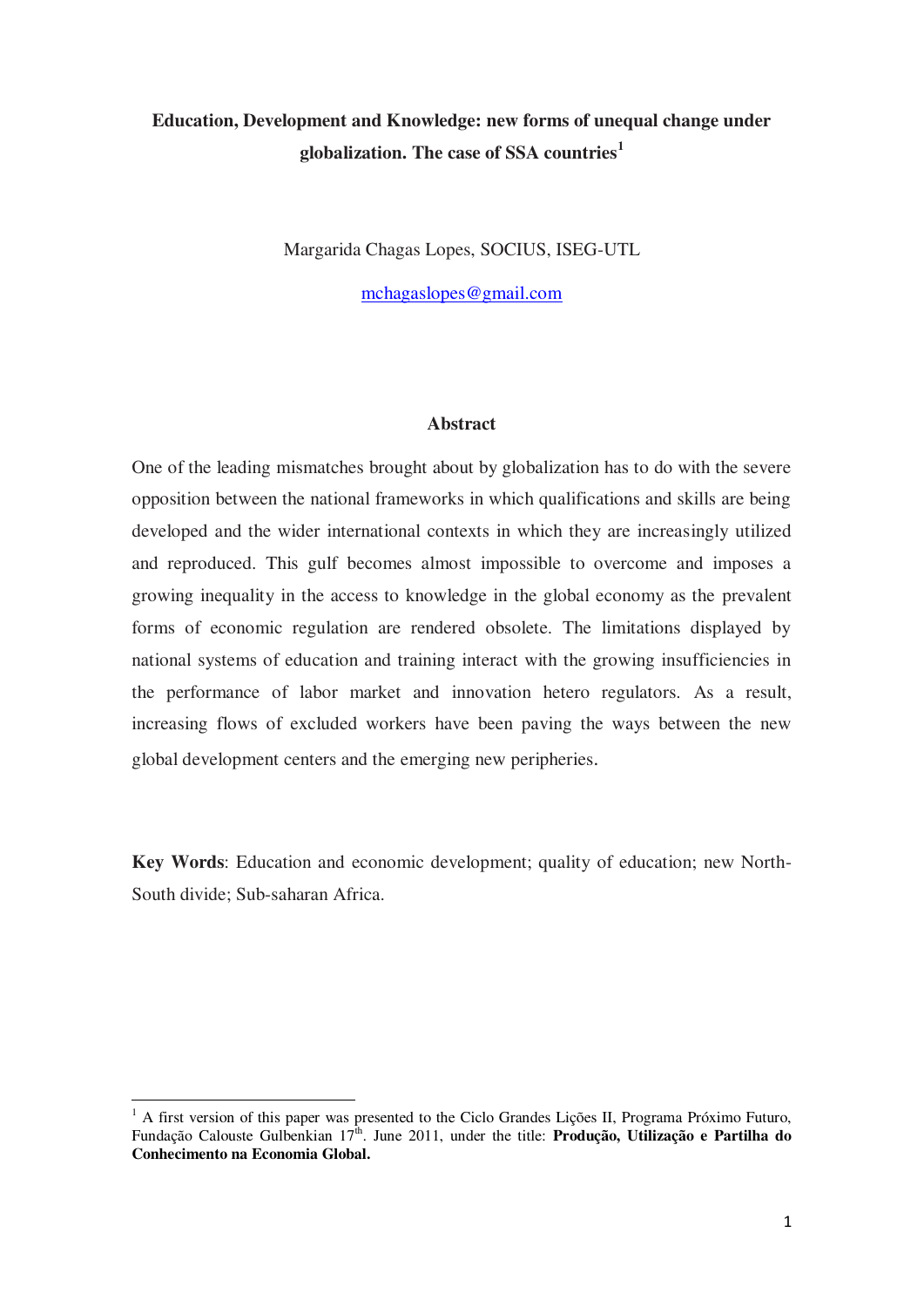#### **Resumo**

O fosso alargado entre os espaços nacionais de criação e desenvolvimento de competências e a economia global onde elas cada vez mais se expressam e reproduzem, constitui uma das principais fontes de desajustamento inerentes à globalização. Aquele fosso, virtualmente impossível de ultrapassar, projecta-se numa desigualdade sem precedentes nas condições de acesso ao conhecimento na economia global, tanto mais quanto os reguladores económicos tradicionais se encontram em falência. Com efeito, às insuficiências dos sistemas nacionais de educação e formação associa-se a crescente incapacidade dos reguladores externos dos mercados de trabalho e dos sistemas de inovação. A grande resultante é o fluxo sustentado de trabalhadores excluídos que as relações desiguais entre os novos centros desenvolvidos e as novas periferias vão contribuindo para engrossar.

**Palavras-chave**: Educação e desenvolvimento económico; qualidade da educação; novas formas de oposição Norte-Sul; África ao Sul do Sahara.

#### **1. Education and development … in spite of Economy**

The study of the contribution of education to development has mostly been shaped by an excessive emphasis on economic features. We do not agree with that approach. In fact, economic processes are but social phenomenon, and as such, they nurture a network of wider relationships which must be taken into account in order to assess the object of research in all its complexity. Therefore, from the beginning special attention and concern must be given to context and framework. If we take education in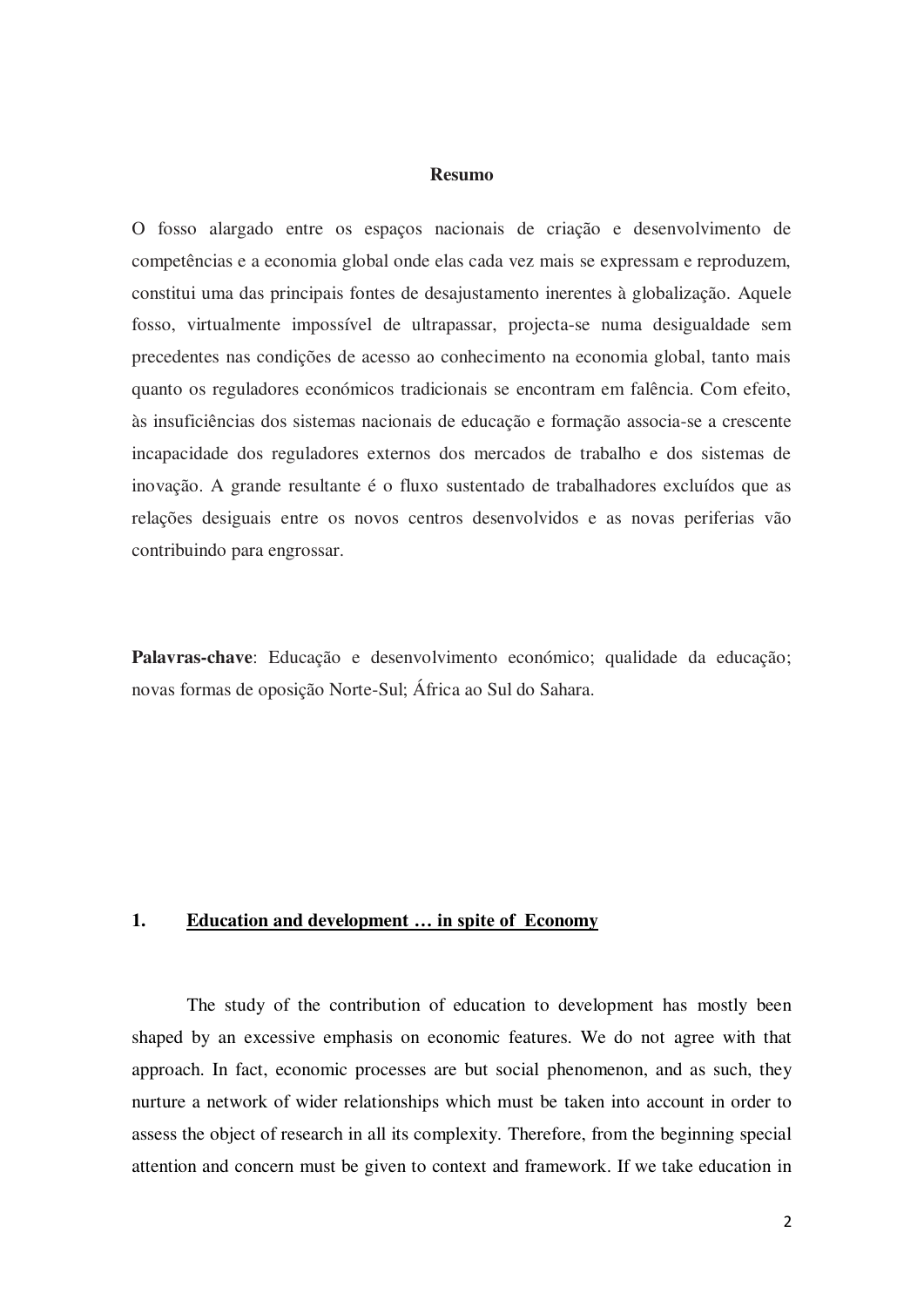the framework of the French Revolution, for instance, what strikes us most is its extraordinary contribution to fostering the adoption of French as mother tongue, by replacing the multitude of existing dialects, thereby becoming the reference axis in fostering national identity. But when we consider the role played by one unique or official language in such multi-linguistic and multi-ethnic societies as those in Sub Saharan Africa (SSA), we are inevitably led to the critical reappraisal of the conventional role performed by education as a vehicle of instilling values…

The study of the relationship between education and development also demands that a major part of the research effort should concern the analysis of the function of social regulator, which education is expected to perform, as well as the nature of the networking between the several stakeholders. According to Ambrósio (2001):

*"(…) Cabe aqui também referenciar o largo campo de efectivação da responsabilidade social, de empresas, ordens e associações profissionais (…) dentro de uma estratégia não só de qualificação profissional, mas de valorização dos recursos humanos, de fomento da cidadania e da equidade na educação e formação"* (Ambrósio 2001: 34).

A meaningful number of reference authors align themselves in the view that education is a factor of development, particularly those who set as a leading research focus the attempts to enhance citizenship and global human development (Cortesão & Stoer 1995; Crick 2008; Gandin 2007; Sen 1999). The broader scope and mission which education is attributed in modern societies, together with the multiple challenges which it should meet accordingly, lead us to the appraisal of the role played by values, culture and behavior not only as outcomes of the education processes but also as some of its pre-conditions. Kenny (2010) refers to some recent research on scholastic results carried out in São Paulo (Brazil) which showed that the best scores were obtained by students living in communities with high immigration rates of people from countries with public and well settled education systems. Here we find again the influence exerted by context and inner values and attitudes, albeit from a foreign origin.

Over time education has given rise to several autonomous scientific domains, whose social and scientific legitimacy came before and independently from the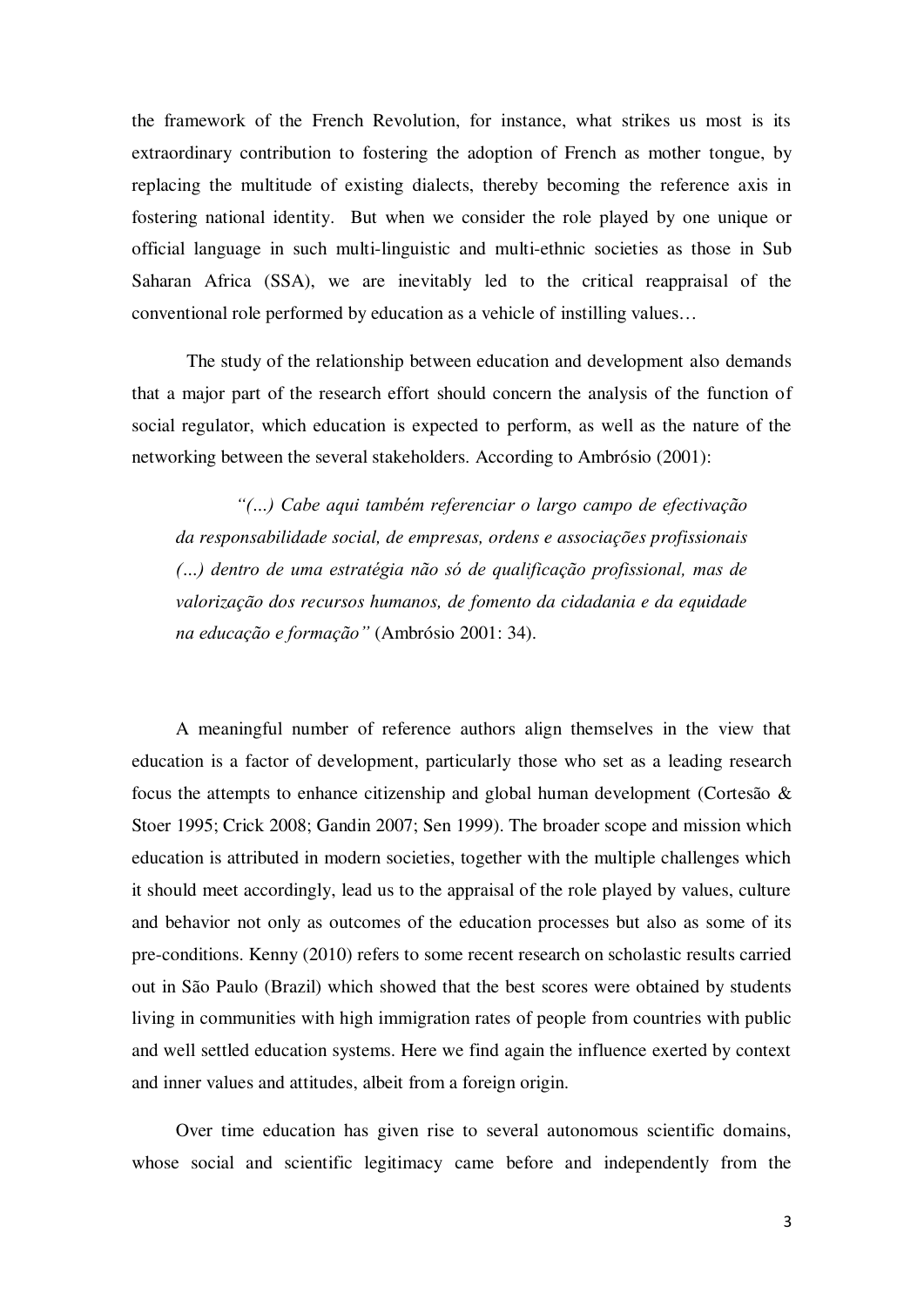influence exerted by Economics. Even Economics of Education, a scientific domain which epistemologically is grounded in the interaction between Economics and Education, has been developing a noticeable critical reappraisal of the *economistic drive* which marks most of its schools of thought. This is especially the case with regard to the critical attitude towards the functionalist approach under which educational purposes must obey – sometimes almost exclusively – labor market requirements. As has become clear, successive crises, and noticeably the current one, have contributed to discarding the above perspective given the growing difficulties faced by even the most qualified to obtain a job and to retain it. Once transposed from Economics to Education, Say's Law, which has conquered so many adepts, becomes more and more utopian, in parallel with the failure of *laissez-faire* in education and labor markets.

This growing inaptitude of education to provide for social regulation and the (re)equilibrium of labor markets has been reinforced with the global crisis and is reflected in many features, which we will discuss in the following sections.

Notwithstanding the previous discussion, three aspects are worth a critical review before continuing: the main role played by work and labor in social inclusion; the correspondence between education and labor market situations, which shape development prospects so deeply; and the need to eradicate some clichés in economics and education.

#### **2. Education and Economic Development: a brief reappraisal**

The relationship between education and economic development constitutes one of the most prominent research topics in Economics as expressed in numerous theoretical and empirical studies which have been developed since World War  $II^2$ .

 $\overline{a}$ 

<sup>&</sup>lt;sup>2</sup> The seminal work of Robert Solow - Solow, R. (1956), A contribution to the theory of economic growth, *Quarterly Journal of Economics*, 70, 65–95, constitutes a landmark.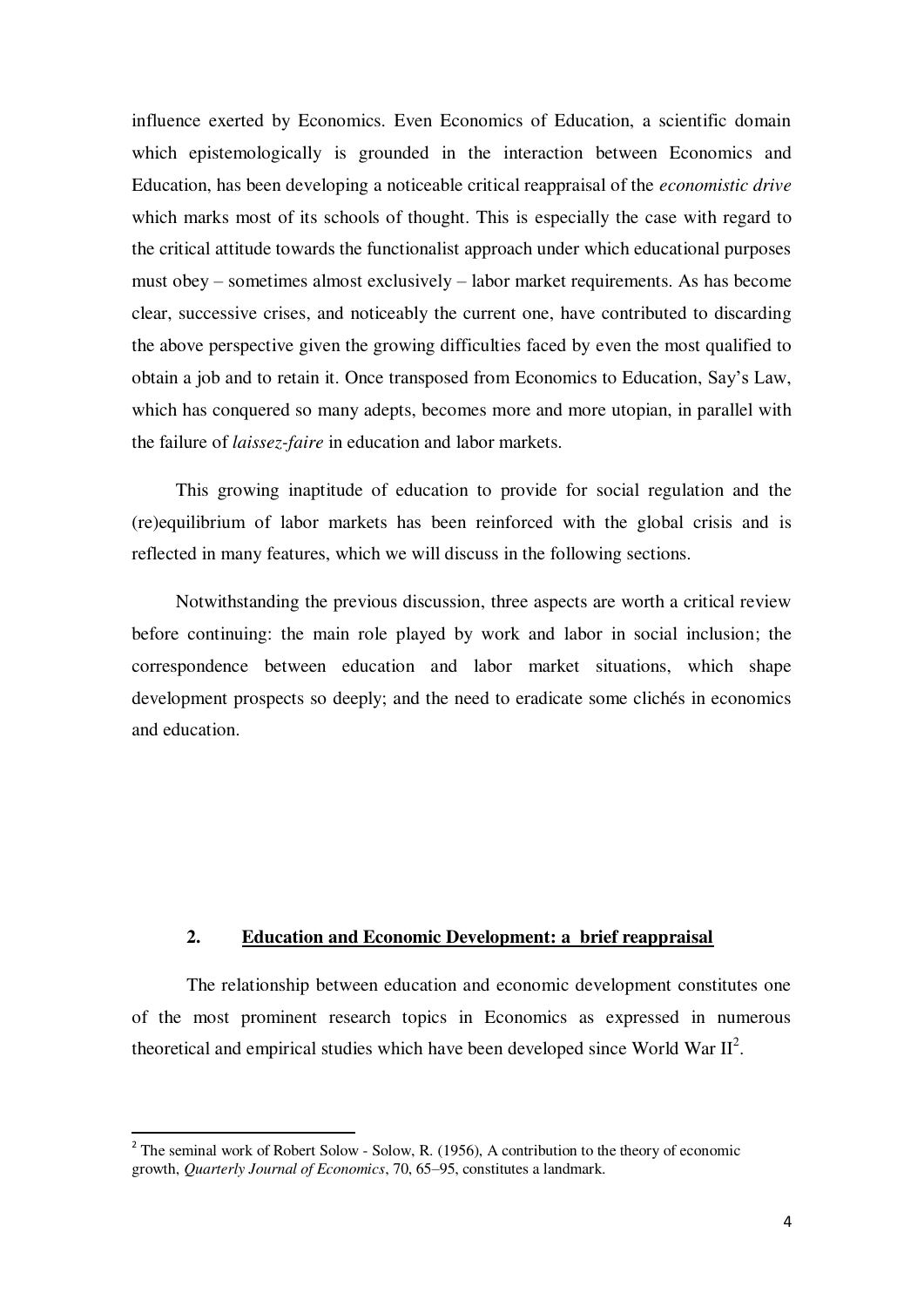Despite the diversity of approaches, the common core of knowledge starts from the individual relationship between the number of years of schooling, occupational experience and expected wage income (Mincer 1974). Frequently, the above relationship is transposed almost automatically to the macroeconomic level, without sufficient concern for the heterogeneity among individual behavior towards education, the imperfection of the capital markets in financing education, the great diversity in educational and training programs, and, most of all, the corresponding labor market opportunities, upon which wage incomes and rates of return of the investment in education strictly depend.

These kinds of analyses have led to some well-known, quite unrealistic and inconsistent outcomes. For example, the empirical study on the internal rates of return for basic education by Psacharopoulos (1994), which covered 78 countries, obtained values ranging from 42% in Botswana to 3,3% in the former Yugoslavia. This prevalent conundrum gave rise to another approach, according to which the effects exerted by education on income would diminish with an increase in overall education and in the initial average income level. In other words, this approach argues that similar efforts in educational development will not necessarily lead to identical outcomes; everything depends upon the context and the development stage. We shall discuss this kind of inequality later in the paper.

The above mentioned inconsistencies were also being expressed in a set of new research questions, such as that relative to the role effectively played by capital accumulation in the more developed economies: given its contribution to the overall factors productivity (OFP), and not only to average labor productivity, won't it be that throughout OFP other complimentary effects will appear to reinforce the "net" effects displayed by education? (Johnes & Johnes 2004).

Moreover, the differentiation in labor productivity associated with the multitude of skills and qualifications deserved a new concern: how far would substitutability among production factors (between capital and labor; among several "qualities" of labor) prevail in the new heterogeneous context? Will we not risk a reinforcement of the conflict between skills development (and corresponding higher labor productivity) and employability, both outcomes being actually among the major development goals?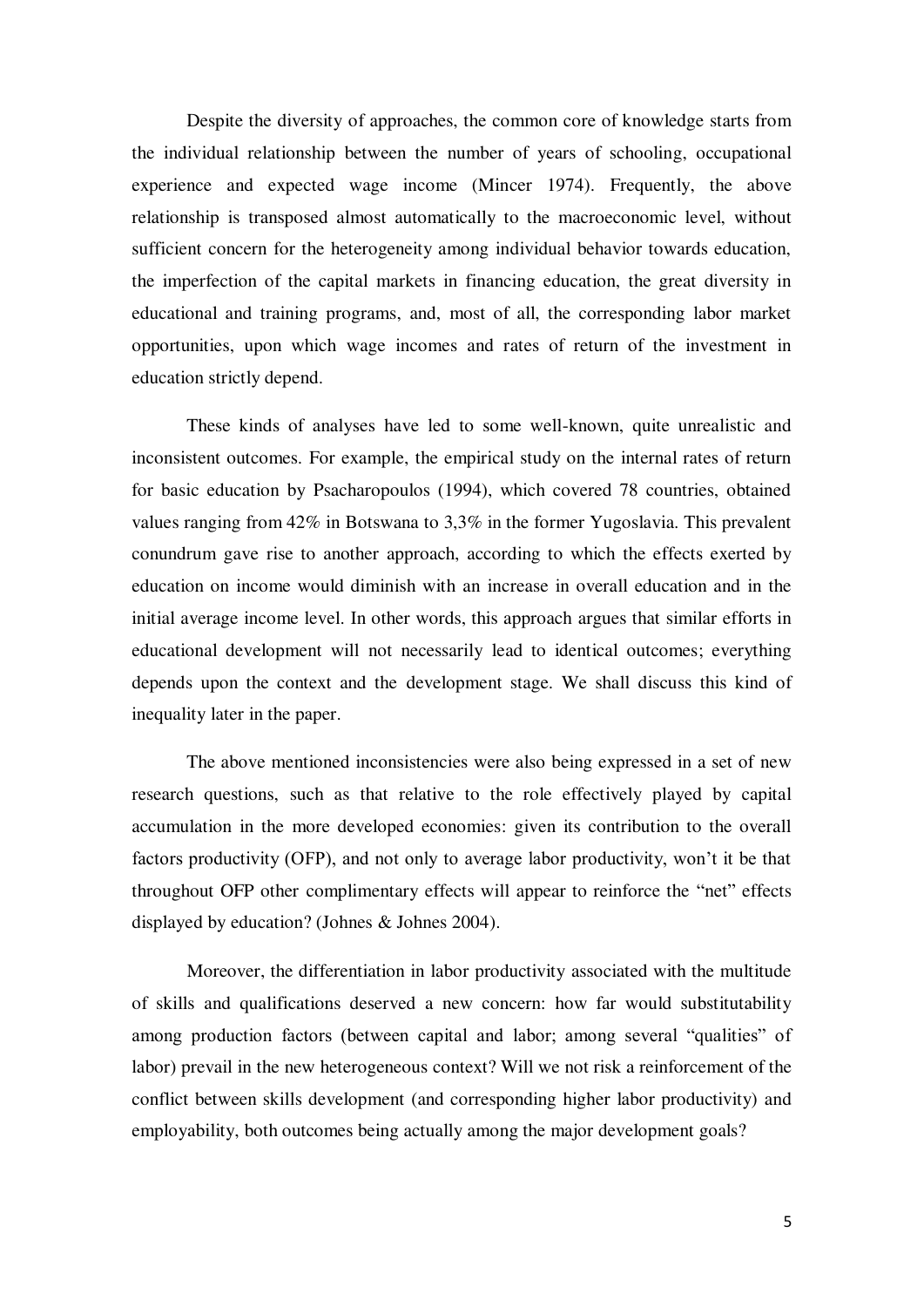Furthermore, what will actually contribute to economic development the most: the insertion into the labor market of new more highly educated generations, the upskilling of the adult population, or both? The latter issue becomes critical in societies whose education systems are immature and have to overcome several intricate bottlenecks, as in SSA countries. Nevertheless, even in such contexts policy measures and approaches are rarely homogeneous.

We therefore propose to discuss possible answers to the above questions. We will take some of the more critical aspects of the education systems in some SSA countries as case studies and try to illustrate them using the most adequate indicators provided by international databases such as UNESCO and ILO, among others.

#### **2.1 From Education to Economic Development …or the other way round**

The database on education from Barro & Lee (2010) provides information on a worldwide scale and has already given rise to new interesting research outcomes. Among them we refer to Teal (2010), who includes in his analysis the global situation between 1950 and 2010 for the 33 countries in the SSA.

The study concludes that for the above countries the average number of schooling years has quadrupled and the graduation rate has increased nine-fold during the sixty year period. Despite the low achievement which still characterizes the region in educational terms – the share of graduates among the whole population attained roughly 1% in 2010 – progress was noticeable: evolution of the two education indicators was much greater than the corresponding worldwide evolution or that of the developing countries. The indicators even surpassed the average trend displayed by some other 122 less developed countries.

Nevertheless, the relative evolution in per capita income was disappointing. As a matter of fact, per capita income almost stagnated in SSA countries between 1980 and 2000, in stark contrast to the evolution displayed by South and Southeast Asia, the Middle East and Latin America. Moreover, the situation in SSA countries relatively to per capita income has been largely surpassed by the new "Asiatic tigers", India and China, despite the latter having departed from much more disadvantageous starting points. According to the same study (Teal 2010), the doubling in the average schooling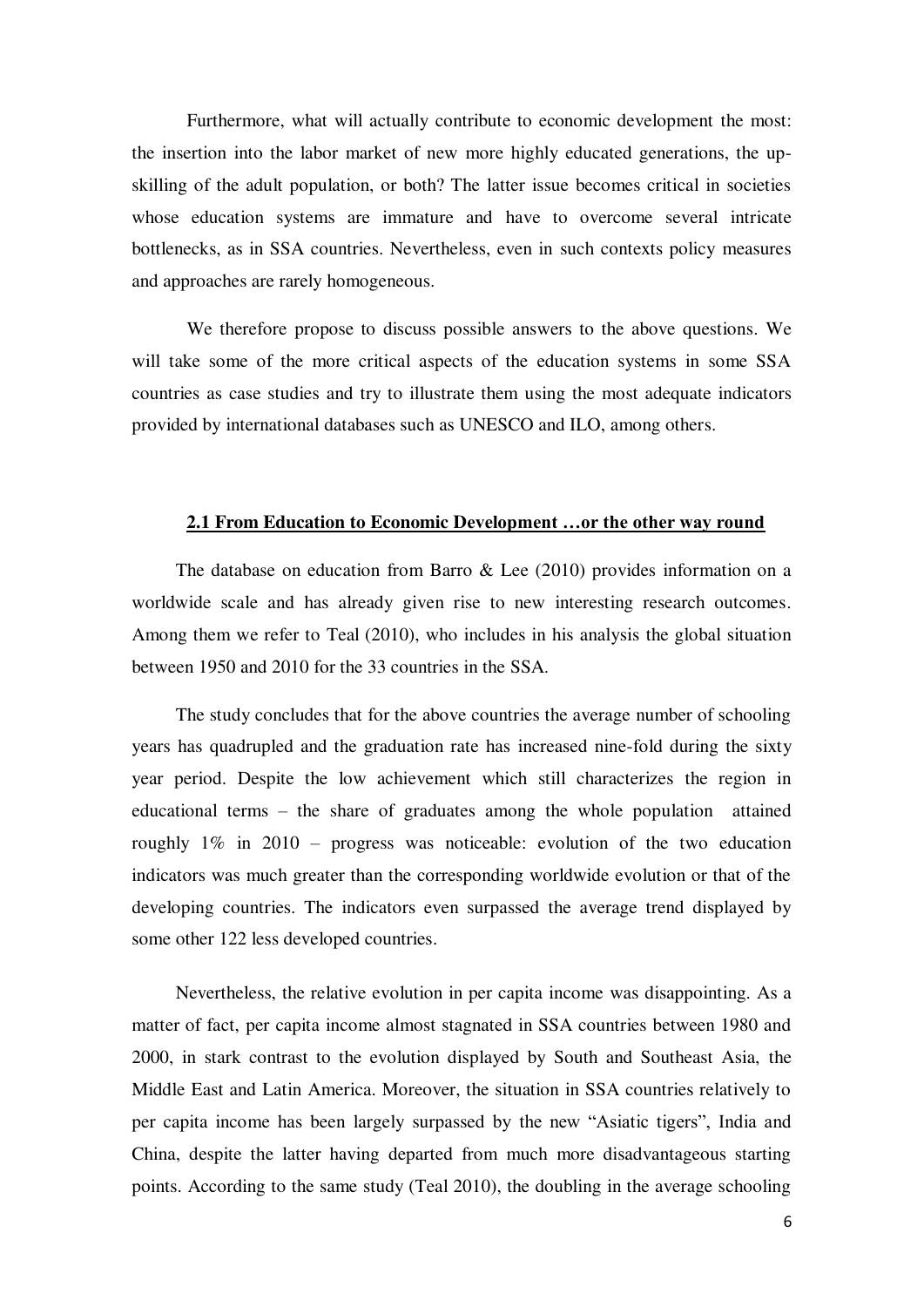years in SSA countries, during 1960-2010, corresponded to an average increase in per capita outcome of only some 12%.

This outcome raises diverse meaningful questions, among them the one which ponders the nature and the direction of the association between education and economic development. On one hand, it has been observed that the higher impacts exerted by education upon per capita income in other regions lead to a renewed focus on the role played by physical capital and OFP. On the other hand, consideration of the average starting income levels points again to the direction underlying the above association: is it education which enhances economic development or the reverse? In other words, will it not be necessary for a minimum level of economic development and per capita income to be attained before education is able to exert further, more substantial and sustainable development effects?

This question is left open. But the investigation on the present relationship between education and economic development brings to the foreground some other important topics, such as those which concern production and occupational structure or the average labor productivity and the quality of teaching and learning, which we will consider further on.

In the meanwhile it is necessary to present a brief characterization of some of the critical features which permeate the interaction between education and development processes in SSA countries.

## **2.2.- African countries and heterogeneous behavior**

 On the basis of the UNESCO report *Education for all Literacy for Life* (2004, 2006), we can retrieve a sub sample of more homogeneous SSA countries from the point of view of two important education indicators:

- net enrollment rates (NER) in basic education (higher than 70% in 2004// 95% as stated by UN Millenium Development Goals);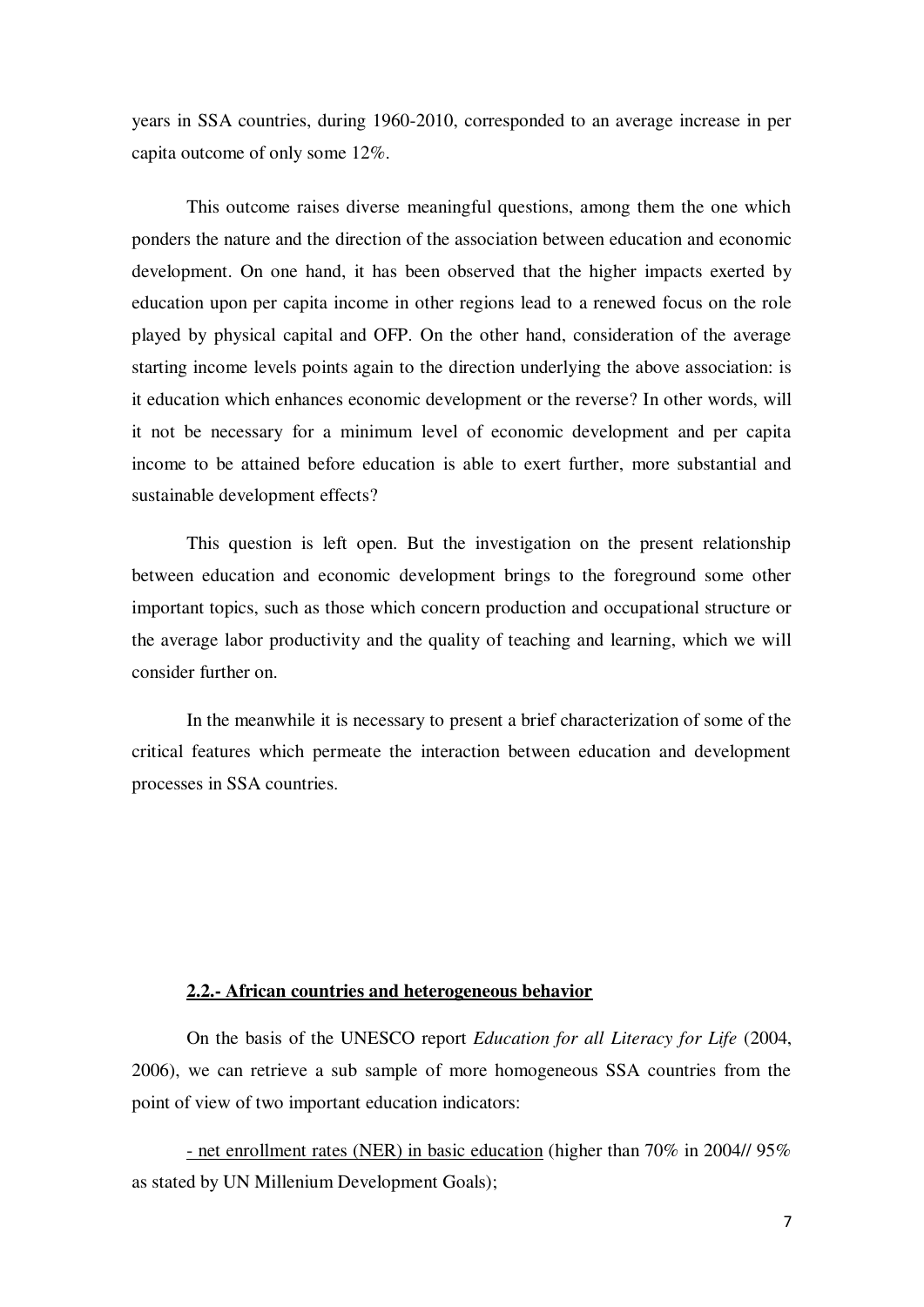- adult literacy rates (ALR), (higher than 60% in 2004):

|              | Sao          | Cape  | Equat. | Rwanda | Tanzania | Zambia | Malawi | Madagascar |
|--------------|--------------|-------|--------|--------|----------|--------|--------|------------|
|              | Tome<br>$\&$ | Verde | Guinea |        |          |        |        |            |
|              | Principe     |       |        |        |          |        |        |            |
| NER,         | 98,0         | 92,0  | 85,0   | 73,0   | 91,0     | 80,0   | 95,0   | 89,0       |
| <b>Basic</b> |              |       |        |        |          |        |        |            |
| Educ.        |              |       |        |        |          |        |        |            |
| <b>ALR</b>   |              | 84,0  | 93,0   | 70,0   | 71,0     | 71,0   | 73,0   | 71,0       |
|              |              |       |        |        |          |        |        |            |

**Table 1: Net Enrollment Rates (NER) in Basic Education (2004) and Adult Literacy Rates (ALR), (%), (2004)** 

**Sources: UNESCO (2004, 2006)** 

 Table 1 shows that the degree of accomplishment of the above two indicators differs across the 9 countries under analysis, with Tanzania, Zambia and Madagascar clearly revealing a meaningful neglect for adult education. It could well be that this lesser concern for adult education and training are among the main reasons for a smaller effect of education on economic development, the latter being expressed by an increase in per capita income. Actually, as Romer (1990) explains, a big concern with adult education and training, even if there were less attention to youngsters' education, would imply …

*"(…) there is a public body of knowledge, and accumulation of human capital (…) Thus, even when educational attainment has stopped increasing, human capital can continue to increase and thus continuing growth is possible (…)"* (Romer, P. in Johnes & Johnes 2004: 242)

And yet…

*"(…) the growth of productivity depends on the existing stock of ideas and the number of people devoting their time to the accumulation of new ideas (…)"* (ibidem: 243)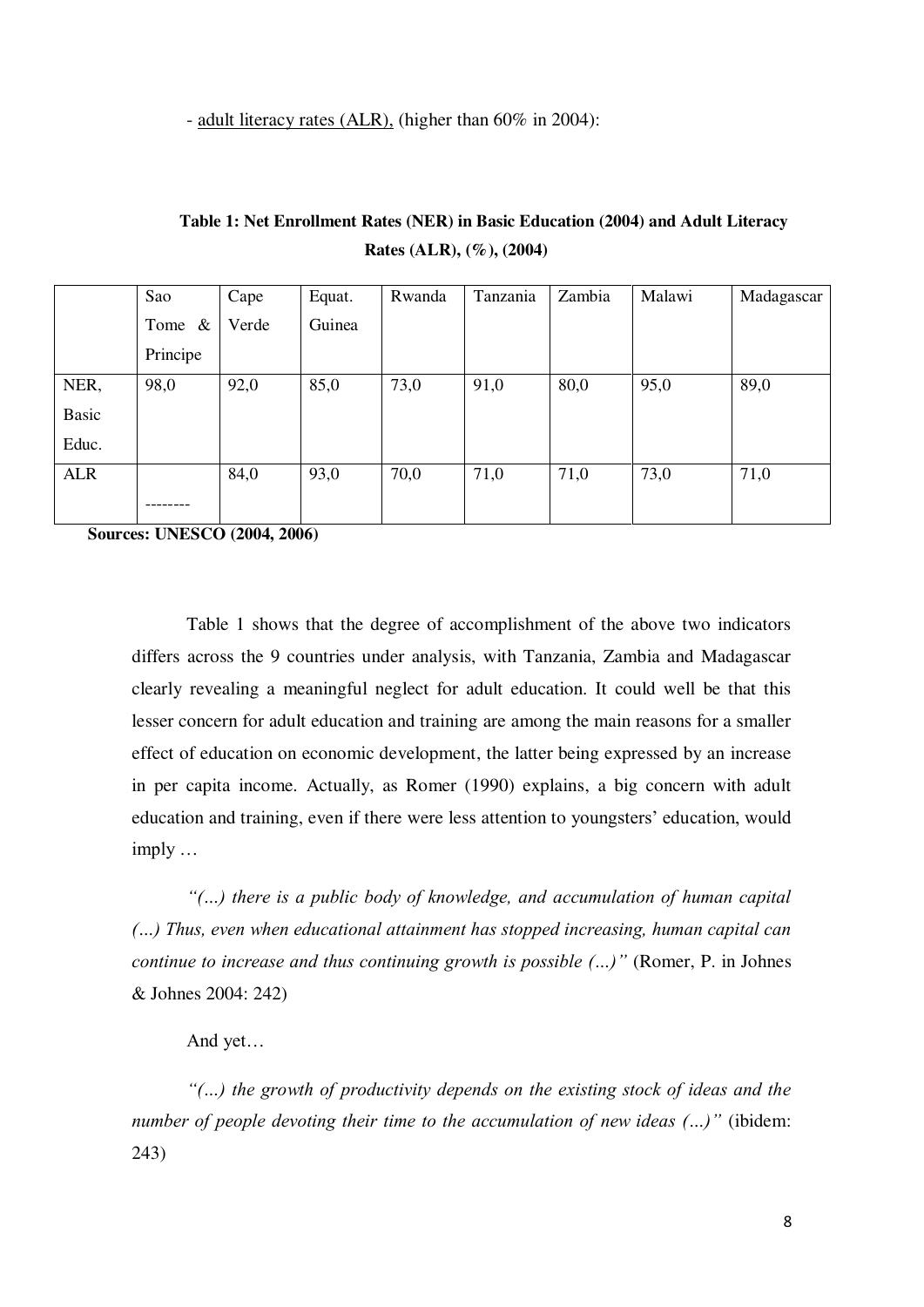The latter idea focuses directly on the contribution which advanced studies bring to economic development, a topic we will not address in this paper.

For some of the above countries we have also obtained data on the evolution of average labor productivity and the share of self-employment (ILO 2009):

**Table 2: Average Labor Productivity (Y/L) and Self Employment (% SE)**

|            | Cape Verde | Equat.  | Rwanda     | Tanzania  | Zambia   | Malawi    | Madagascar | Lesotho |
|------------|------------|---------|------------|-----------|----------|-----------|------------|---------|
|            |            | Guinea  |            |           |          |           |            |         |
| <b>Y/L</b> | $--- -$    | $--- -$ | $--- -$    | 4.9(08)   | 3,8(08)  | 6.9(08)   | 1,8 (08)   | ------  |
| %SE        | 29.3(00)   | ------- | 61, 3 (96) | 88,4 (01) | 59,7(03) | 83,5 (87) | 41,6(03)   | 4,8(99) |

**Source: OIT (2009).** Values within (.) refer to the last two digits of the corresponding year.

Given the discrepancies between dates of reference for the percentage of selfemployment (% SE), we will consider only the values relative to the 2000 decade. The enormous heterogeneity which characterizes SSA countries, here from the point of view of production structures, is acutely depicted.

 For the three countries which we can now directly compare - Tanzania, Zambia e Madagascar, those with lower investment in adult education – we can observe higher values for average labor productivity<sup>3</sup> in parallel with either higher values of selfemployment or lower ones. This outcome could be more obviously explained through analysis of the production structure, which we shall develop further on.

When we compare Tables 1 and 2, we observe that among the above three countries, Tanzania, where labor productivity is at the top, is the one with the highest net enrollment rate in Basic education. But adult literacy, which exhibits equivalent scores for Zambia and Madagascar, is not found to be definitely associated with average labor productivity.

 In some of the countries, higher net enrollment rates in Basic education seem to correspond to lower values of self-employment: such is the case of Sao Tome & Principe and Madagascar. By contrast, Tanzania and Malawi show clearly opposite results.

l

<sup>&</sup>lt;sup>3</sup> Average labor productivity is expressed here as the ratio Production/Number of employees and not in an hourly basis.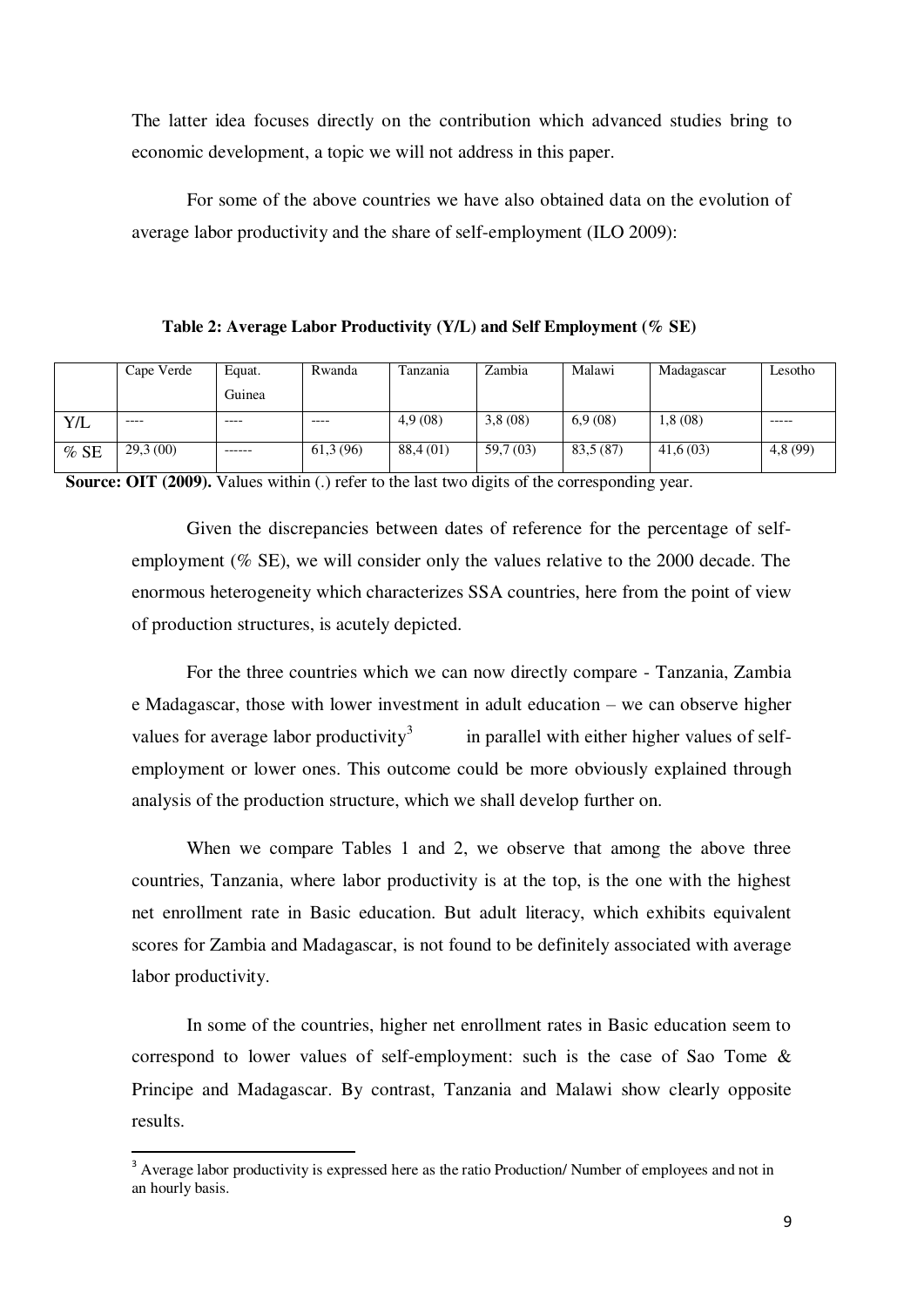Likewise, in such a heterogeneous context we cannot identify any systematic relationship between literacy – especially adult – and average labor productivity, the latter being inseparable from the relative share of self-employment. So, for the sub sample of countries we have been considering so far, the relationship between schooling, employment status and labor productivity seems to be far from leading to a fair equivalence.

#### **2.3. –Production structure, Education offer and Say's law**

As we have mentioned previously, the increase in per capita income has been much weaker in SSA countries than in China or India in the same period of time. As a matter of fact, comparison with those two emerging Asiatic countries deserves further attention.

Departing from lower levels of per capita income than in most SSA countries, it could be that in India and China the "education effect" would lead to more than proportionate increases in the above development indicator. Taken alone this does not seem to be a very strong hypothesis.

By contrast, the argument relative to a shift in production paradigm has been attracting much more concern. In fact, China has been developing paid employment alongside rural-urban emigration with a concomitant huge expansion in the export sector, based on the contribution of an increasingly skilled labor force<sup>4</sup>. In the case of India, the big drive has been the highly qualified information technology (IT) sector, alongside some other frontier-knowledge sectors such as life sciences, all of them being strongly internationalized and highly competitive.

Will not these same possibilities be open to other less developed countries, namely to SSA ones? Currently, in fact, there has been a great temptation in SSA to expect mobile phones to enable the countries to emulate the Indian "IT revolution". Moreover, is it not to be expected that the steady increase in medium and high level schooling qualifications, and subsequent knowledge progress, will play the role of a strategic factor of development in the sense proposed by Say's law in Economics?

One possible answer to the above questions has to do with, among other factors, the prevailing occupational structure in at least some of the SSA countries, like Ghana l

<sup>&</sup>lt;sup>4</sup> Chinese work conditions, however, do not always comply with internationally agreed work conditions.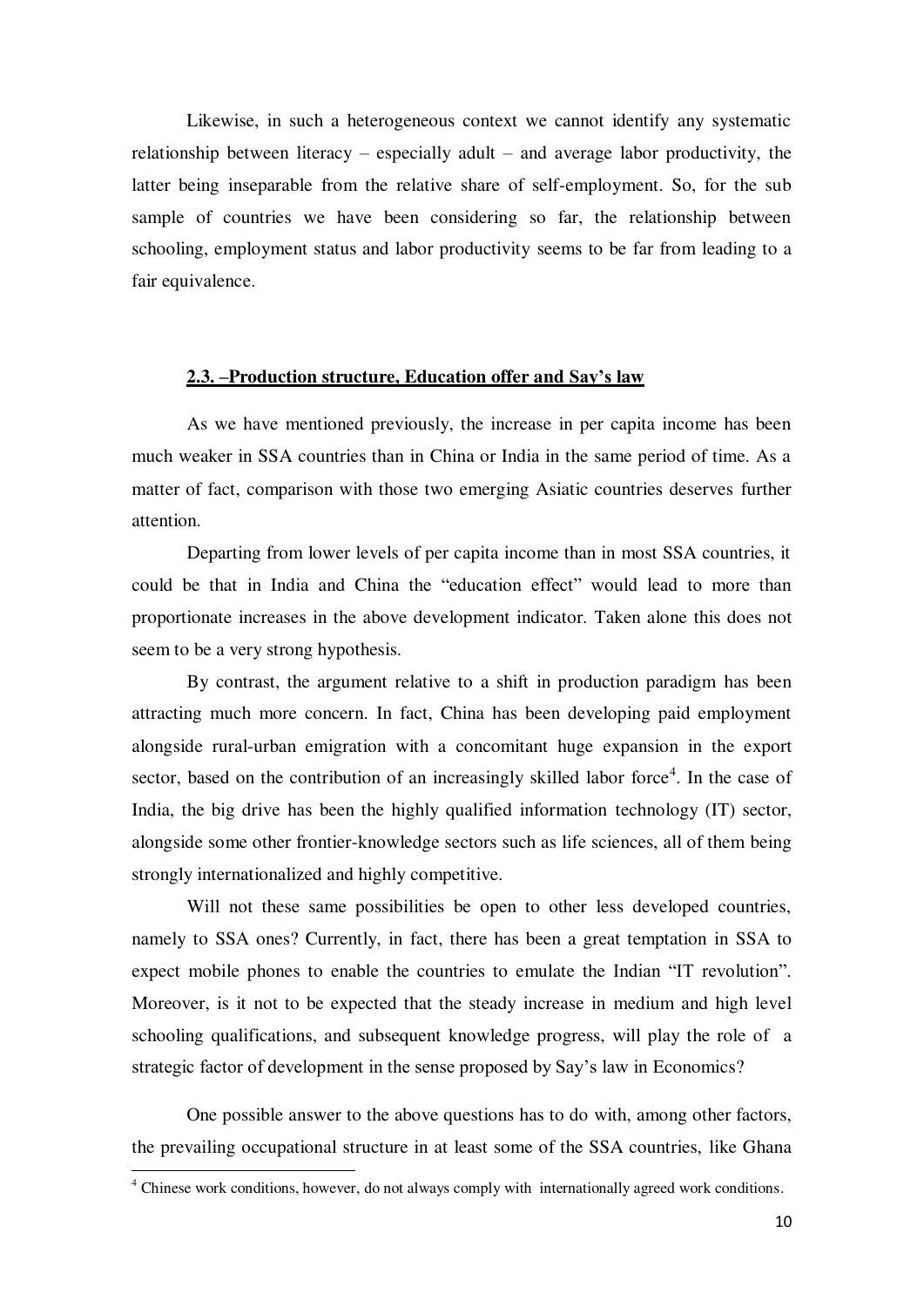or Tanzania; the leading employment opportunities for the highly skilled, even for graduates, lie in the civil service, and the "second best" chance is … self-employment. This results from an increasing narrowness of public sector and the restriction of employment opportunities in larger private firms. This feature helps to explain the relatively high values for average labor productivity in parallel with high shares of selfemployment, as we observed in some of these countries.

According to ILO (2009) data for 2000 decade, the relative share of selfemployment among total employment reached 41.8% in Ethiopia (2006), 76.3% in Tanzania (2006), 59.7% in Zambia (2003), 49.9% in Zimbabwe (2002), 74.3% in Sierra Leone  $(2004)$ , but smaller values in South Africa<sup>5</sup>. These results seem to endanger the articulation with an increasing, large scale and competitive export sector, which should be supported by a continuous product and process innovation.

The "strategic" commitment to systematically generate higher qualifications as a factor of development "per se" seems to face severe challenges as well. This "strategy" works as an attempt to apply Say's law to economic development through high qualifications and has been discussed by Acemoglu (1999): with the increase in the development of higher qualifications, firms steadily tend to offer more demanding jobs that are able to absorb the highly skilled … provided that minimum levels of average labor productivity and innovation have already been met. Under such conditions, there will be room for a dualist economic structure, with a highly skilled, competitive and innovative sector, often held by foreign capital and offering very limited employment prospects; in parallel with a "secondary segment" beset by relative stagnation. The outcomes of such a model in the light of sustainable development are not difficult to perceive.

We therefore need to take into consideration the latter interactions in the case of SSA.

l

 $<sup>5</sup>$  The reference value for Portugal during the 2000s was 17% and the middle development countries</sup> rarely surpassed 30%.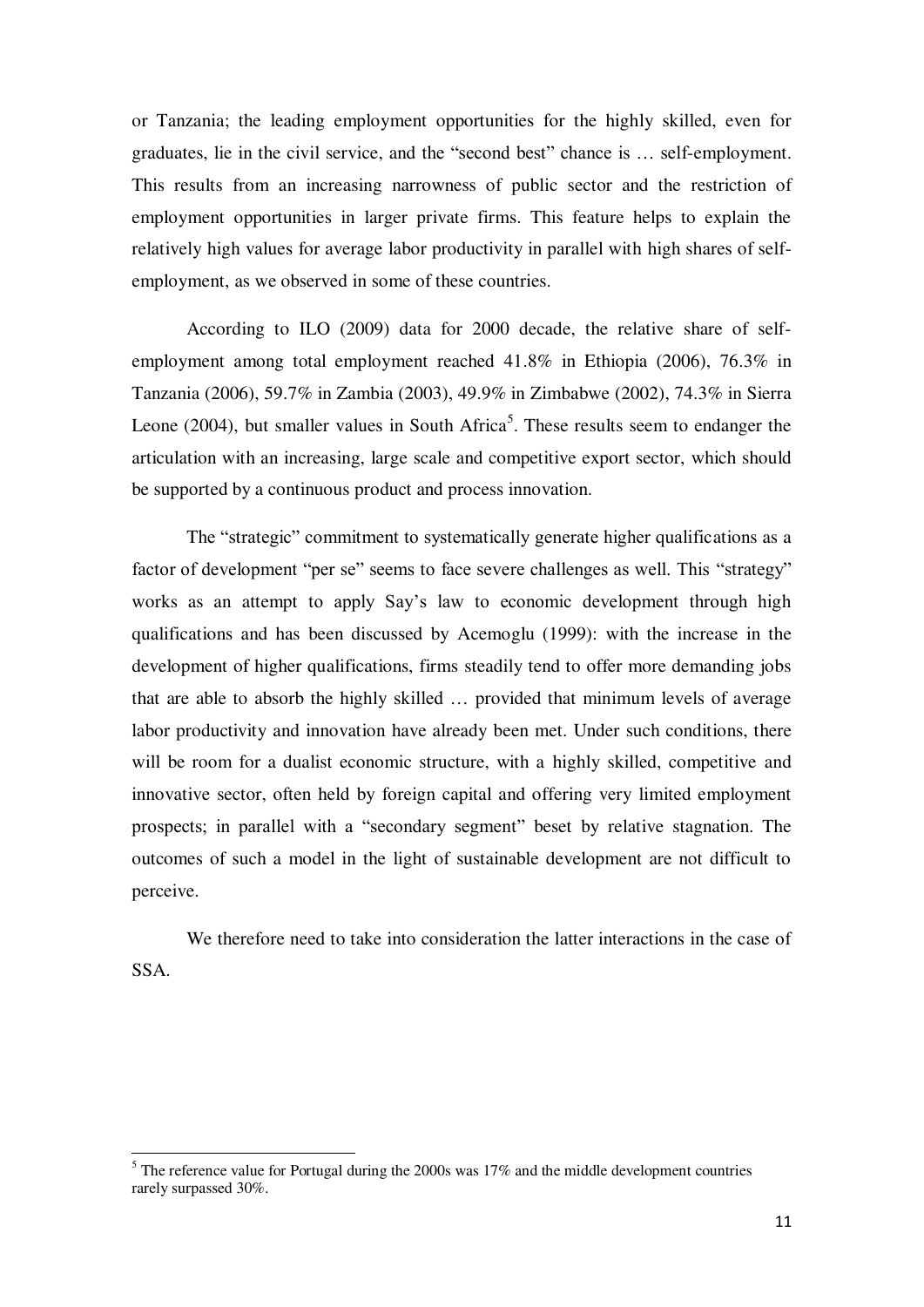# **2.4.-** "**Unequal Change",** *take two***: relations between schooling, employment and wages**

Heterogeneity also marks SSA countries from the points of view of labor productivity and unemployment of the highly skilled. Actually, during 2000 decade, labor productivity ranged from increases of more than 100% in Mozambique, 80% in Angola, 57% in Nigeria and Uganda, and 30% in Ghana to significant decreases in Zimbabwe, Ivory Coast or Niger, among other countries. Once again, context and the diversity of factors besides education which condition economic and social development are displaying their effects.

Data on unemployment by education level is relatively scarce for SSA countries. As a general rule, we can observe that "human capital" hypotheses lead to positive employability prospects for higher education. Actually, unemployment among graduates is usually low (Chad, Ethiopia and Madagascar are exceptions) given the escape valves provided by the civil service and self-employment. But the employment premium associated with the transition from Basic to Secondary education is very often negative, as in Ethiopia, Zimbabwe and South Africa (OIT 2009).

Let us consider now the correspondence between education outcomes and labor market opportunities. An interesting study by Castagnetti, Chelli & Rosti (2005), points to the huge differences in wages associated with learning assessment scores when one compares paid work with self-employment. This outcome leads once again to the crucial role performed by occupational structure. But it also points to rewarding inequalities among equivalent educational outputs.

This kind of inequality becomes very obvious even among countries whose international classifications are classed in the same development group. Some recent research reveals a huge salary range in Ghana, where the more highly educated receive ten times more, irrespective of their real productivity. In South Korea, those having completed Upper Secondary earn approximately ten times the Indian wage for the equivalent education level. A Nigerian having completed Upper Secondary earns an average yearly income 27 times less than a Mexican with the same schooling… (OIT 2009).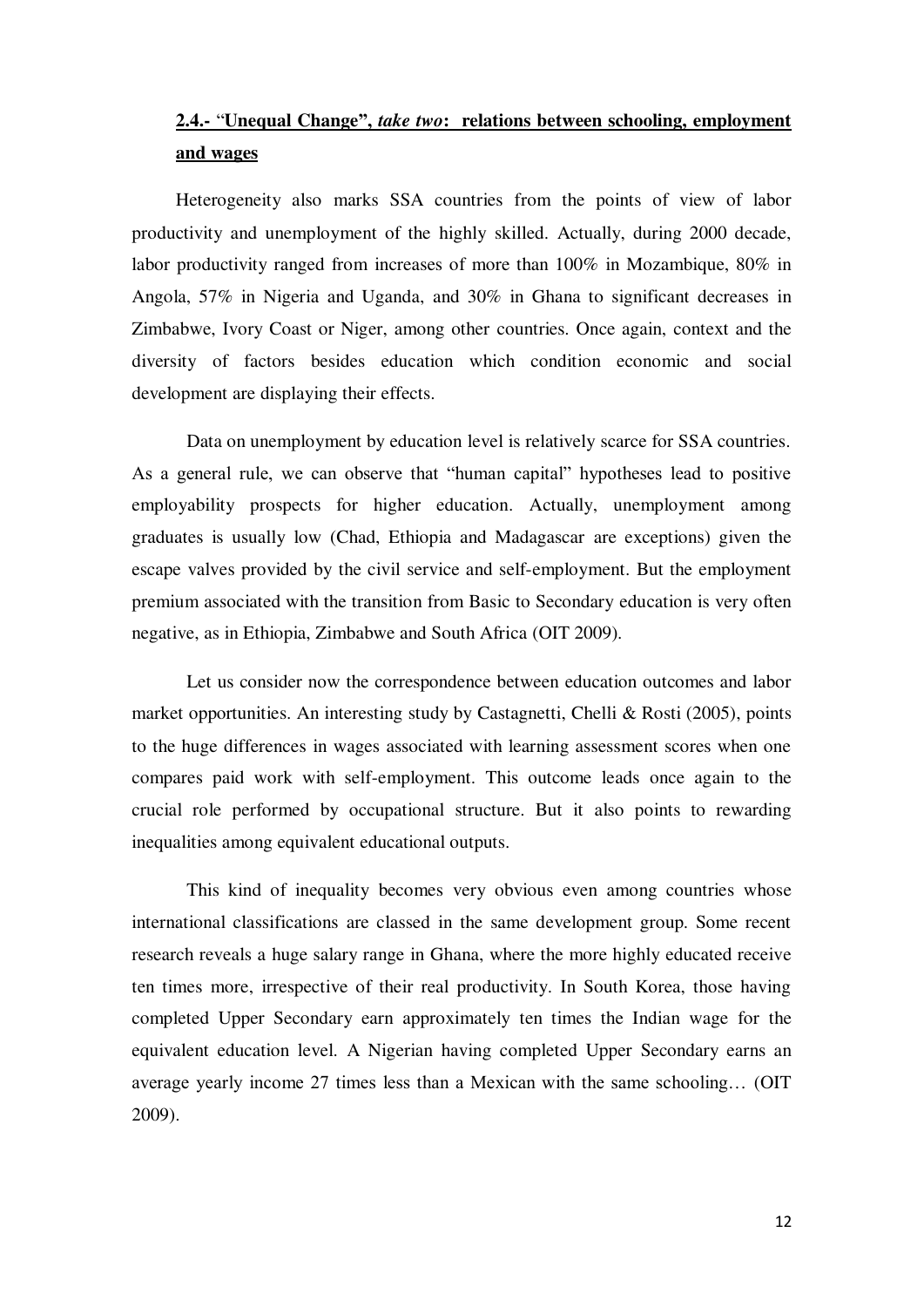Therefore, the strategy of Say' Law in SSA countries seems to be hindered by the absence of a minimum critical core of highly skilled workers, the absence of a steady increase in average labor productivity and the distortion of occupational and wage structures against medium and high skills . At the same time, these obstacles also seem to prevent the latter countries from adopting development models identical to the ones in China and India.

As we believe, the above gaps and distortions will not fail to reflect the consequences exerted by learning and schooling quality or its impact upon knowledge robustness, either within or among countries. We will refer to this in the next section.

#### **2.5.- Quality of teaching and learning**

The economic functions which model the relationship between education and economic development usually take the average number of years at school as the variable representative of the influence exerted by schooling. Nevertheless, more recent approaches have pointed to the limitations of this methodology; it implicitly draws on "quantity" of teaching when it is becoming increasingly evident that "quality" of education and training is playing the critical role as a development enhancer, by fostering the real labor force's skills and qualifications.

 As Kenny (2010) argues, we must distinguish between education and learning. He repeats the question raised by Lant Pritchett, "Where has all the education gone?" as the latter founds no meaningful association between education and economic development in spite of the whole amount of education financing (Pritchett 2001).

How much do you learn effectively in school? The answer to such a question could actually shed some light on the weak effects displayed by education upon development, as we believe. Take one of the most relevant analyses developed on the basis of PISA indicators on learning and knowledge outcomes, Hanushek & Woessmann (2010). When information on cognitive skills is added to the average years of schooling in economic development models, the latter authors find that not only do models become statistically much more robust but also that the influence exerted by schooling meaningfully diminishes.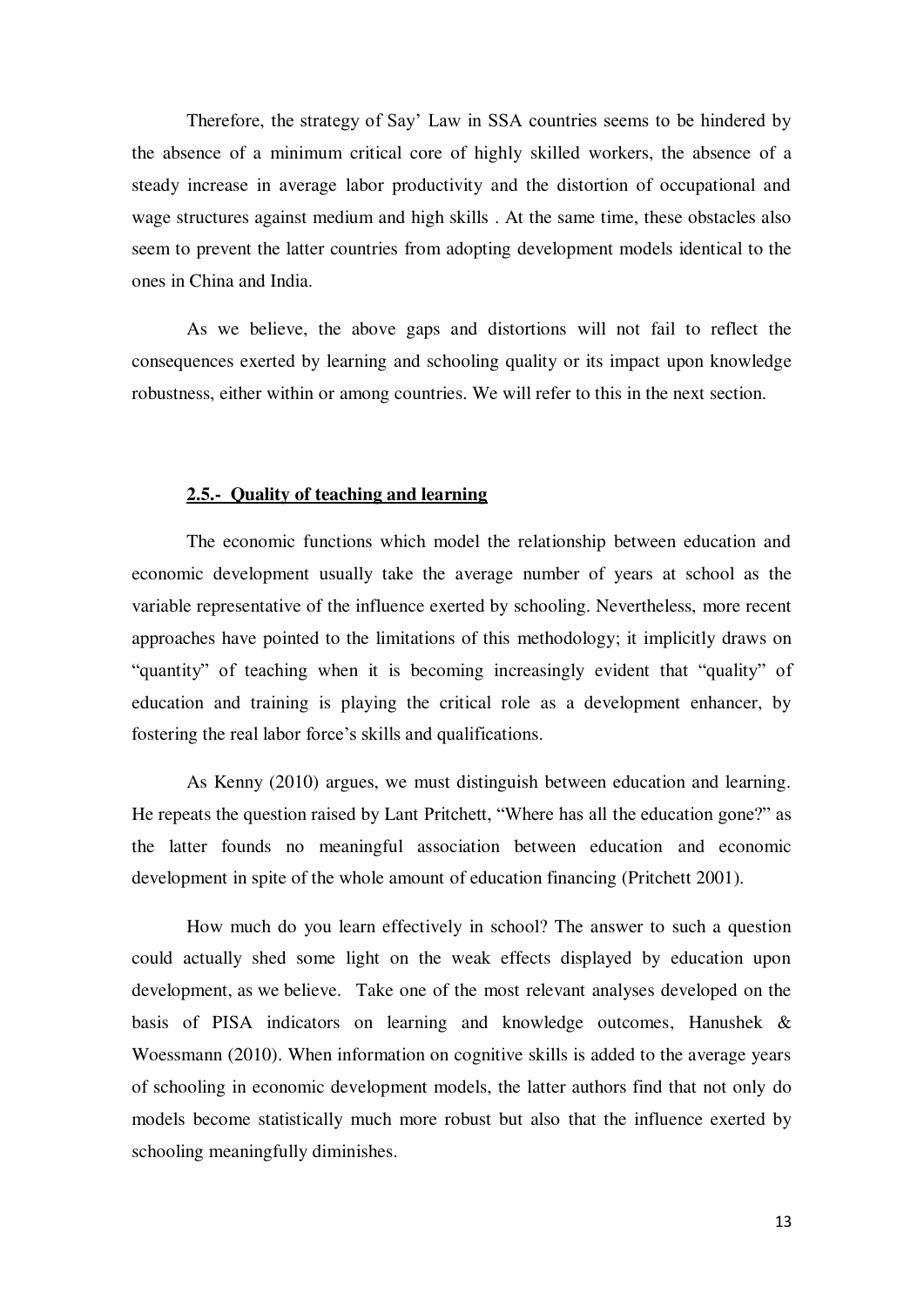In fact, a large number of empirical outcomes on the (non) correspondence between schooling and learning in the context of less developed countries could be highlighted, as in Kenny (2010). For instance:

 - a recent study points to the fact that although the gross enrollment rate in Basic Education in Bangladesh remains at almost 100%, about one half of its 11- year-old youngsters cannot read or write;

or

- a research on Brazilian pupils' average skills in Mathematics found it to be comparable to the 2% bottom performers' of Danish pupils in the same grade, in 2006.

The latter result clearly depicts the "unequal change" existing between countries in diverse development phases relative to the outcomes from equivalent schooling levels. Meanwhile, increasing the budget for education usually only helps to aggravate the bottlenecks, as many experts on African educational systems have been insisting. In fact, there are usually so many vicious circles that without structural reforms things can only get worse. Therefore, approaches like the one developed by Kenny (2010) go straight to the point when referring to the (difficult) path "from school to education" as depicted by the Figure:



**Source: Kenny (2010): 22**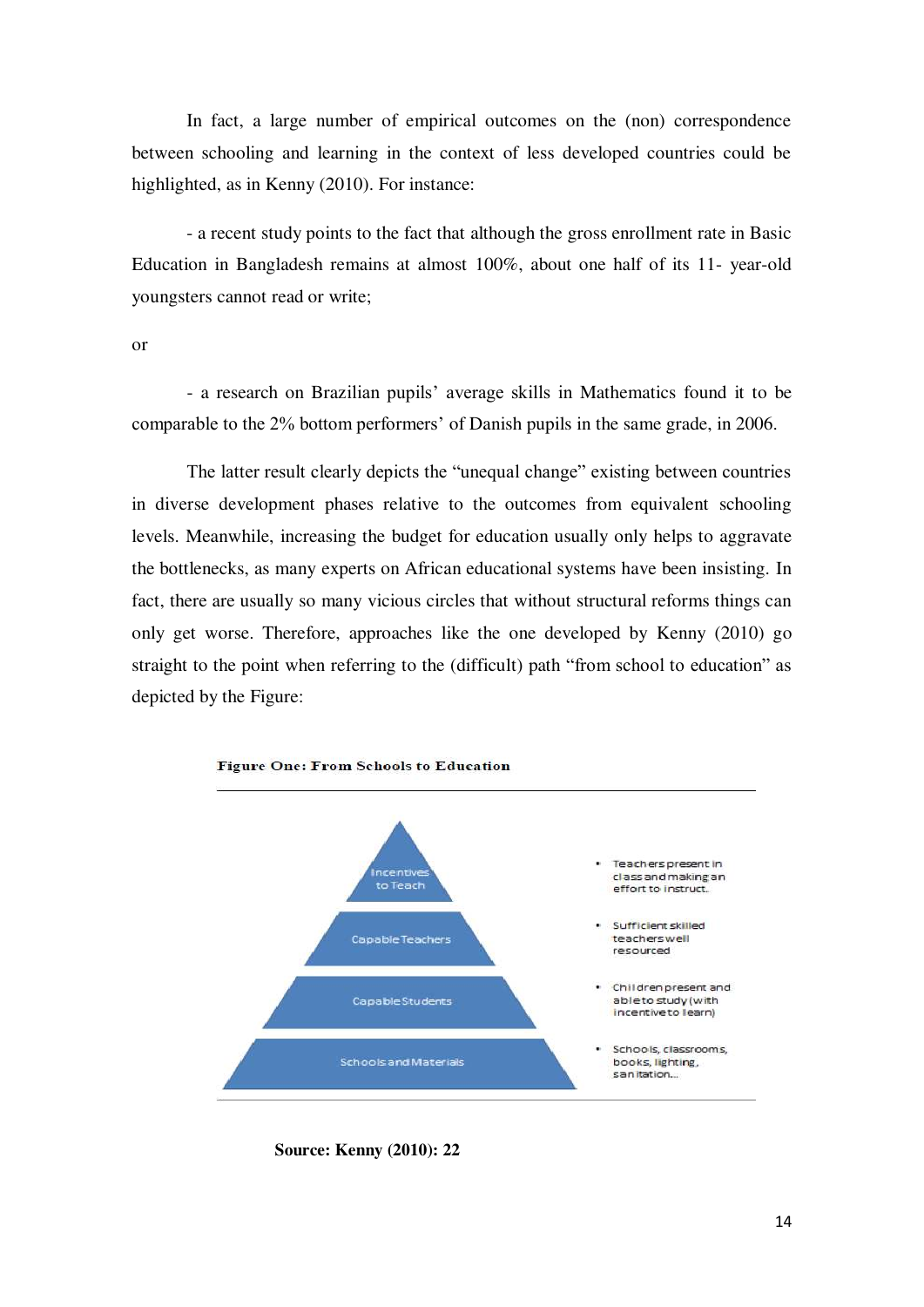Like many other authors, Kenny insists on the need to take into account the dimension "quality" of schooling when trying to assess the real effects exerted by education upon economic development. Quality should also be directly intertwined with the contents and organization of the education system with regard to four features: first and foremost, the widespread inability to exercise social and public control towards education systems; second, the delivery mechanisms and conditions of access to books and other school supplies and materials; third, the government's ability to control lobbies in education; and last but not least teacher training, the need to reduce teacher absenteeism (which reaches 27% in Uganda) and the need to review rewarding systems, including the possibility that the latter could be linked to scholastic outcomes.

But quality of schooling is also extremely contingent upon social demand for education and its main constraints: the educational and socio-economic status of children's families and the opportunity to have access to extra school learning activities. In Africa this means providing such basic goods as health and nutrition, as well as policies that target distance to school, control towards child labor, provision of school meals and clothing, among other aspects. That is to say, to increase school building and enlarge compulsory education will be almost useless to improve school and learning quality if a complex set of factors remains outside public control and commitment. And this applies not only, nor especially, to less developed countries. Therefore, it may well be advisable for Millennium Development Goals (among other purposes) to be based upon learning goals and outcomes as assessed by PISA scores, for instance, instead of relying upon quantitative indicators such as those relative to enrollment and completion rates.

#### **3.- Education, Knowledge, Globalization and … increasing inequality**

It is now obvious that the real impart of education upon economic development depends on the quality of schooling and the robustness of the knowledge it contributes to foster. In fact, today knowledge has become the most relevant factor of production because it enhances productivity, global income and economic development on the whole.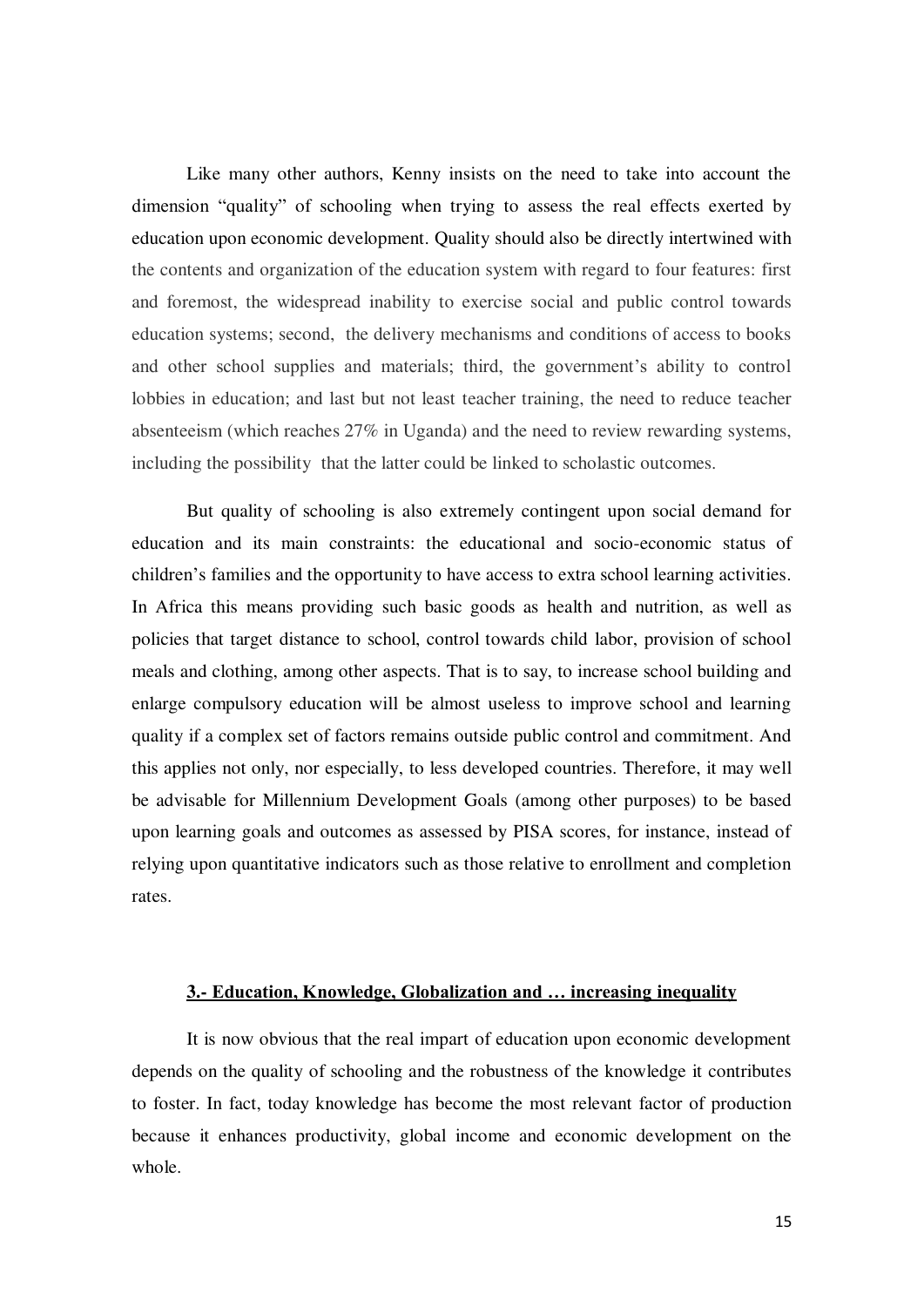Knowledge breeding, however, is to be nourished by a systematic policy of enhancing advanced human resources, as it is as well contingent upon the social embeddedness of the outcomes from science and technology, which are to be shared among diverse stakeholders: government, higher education systems, economic activity. As a matter of fact, these domains are usually kept under government control (directly or indirectly), particularly wherever the voice of civil society remains weak. The big issue, therefore, has to do with the fairness and equity in access to knowledge and to its fruits as expressed through income; will these opportunities and outcomes be evenly shared among society? In fact, globalization effects - made even more acute by the last crisis – have been widening the gap between the "haves'" and the "have nots'" access to knowledge, either within each country or internationally, as we will address now.

In less developed countries, like the SSA ones, the expectation would be for governments to decide to allocate a higher budget to Basic education and to mediumlevel skills, thus providing a sound basis for self-employment. While this kind of public action would better contribute to fostering social inclusion, it is also more interesting from the economic point of view: by enhancing employability, it would lead to higher social rates of return on the investment in education by means of income taxes.

 However, in the latter societies it is absolutely essential that a meaningful investment in very high-level and high-level skills should be made as a pre-condition for open and sustainable economic development. As a matter of fact, several studies have been pointing to a sound trend in this latter sense, as shown by Baskaran & Hessami in their study on 121 OECD countries between 1992 and 2006 (Baskaran & Hessami 2010):

| Public Financing $(\% )$                  | <b>Basic Education</b> | <b>Tertiary Education</b> |
|-------------------------------------------|------------------------|---------------------------|
| <b>OECD Countries</b>                     | $-0,135$               | 0,112                     |
| <b>Less Developed</b><br><b>Countries</b> | $-0,141$               | 0,106                     |

**Table 3: Public Financing by Education Level and Development Status (1992-2006)** 

 **Source:** Baskaran & Hessami (2010)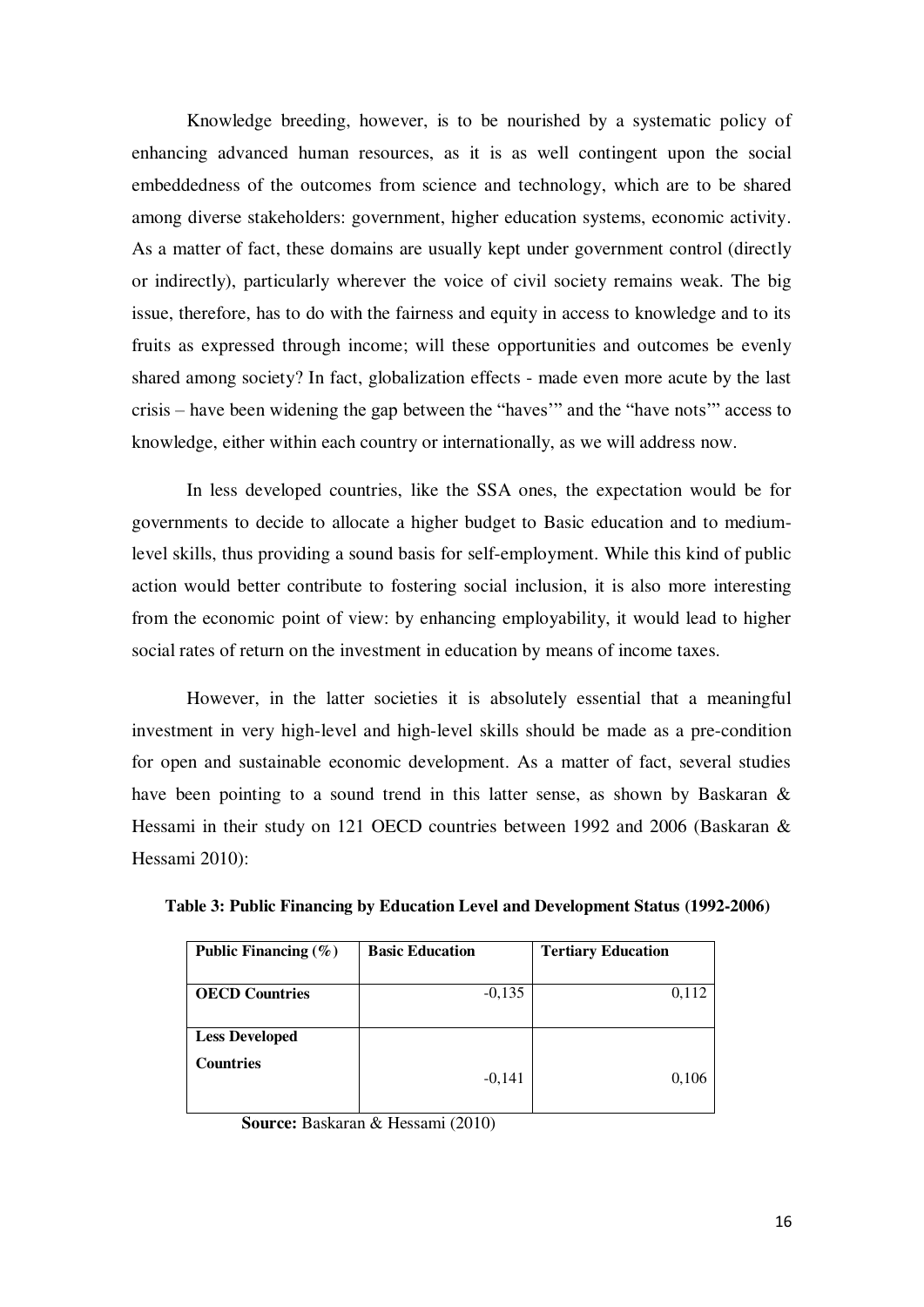After all, the resounding decrease of public investment in Basic Education is an obstacle to overcoming the still large insufficiencies that characterize many of the less developed countries today.

Also, it becomes obvious that such disproportionate allocation of public funding to Higher Education contributes to widening the gap between the rich and poor in the above societies, given the lower chance of the latter to access tertiary studies. At the same time, there is a pretty large gap between graduates' and the bottom skilleds' reward, as we referred previously. This bias towards Higher Education and advanced studies is not exclusively driven by the apologetics towards Say's Law. In fact, a great number of factors, most of which have been triggered by globalization, lie behind this kind of public action.

 We should notice that the direct fiscal burden is in principle much higher for the highly and very highly skilled given the wage gap by qualification level. Therefore, the government will recover from the latter a higher amount of fiscal revenue, which will compensate for the lower income tax revenue arising from skills at the bottom, despite the narrowness of the former's tax base.

 Notwithstanding, in many of the less developed countries like the SSA ones, self-employment frequently becomes the (unique) employment chance for the highly and very highly skilled, as we have seen. There, equivalent skills are under rewarded compared to paid work, as a matter of fact. Yet, with globalization, labor - especially highly skilled labor - has become more and more mobile. Given the incapacity of the economic activities to absorb higher skills and due to the large wage gaps towards developed countries for equivalent skills, there has been a significant tendency for a brain drain.

 So, how will governments try to prevent skilled emigration and retain the return of the investment made in developed skills? They will mainly intervene through two eventually complementary measures. On one hand, they will try to lessen the fiscal burden on the high skilled, which together with the bias in budgeting in favor of Higher Education contributes to reinforce internal inequity. Furthermore, reducing the fiscal burden contributes to diminishing the social rate of return from the investment in education through fiscal revenue provided that there is no rise in the fiscal burden of the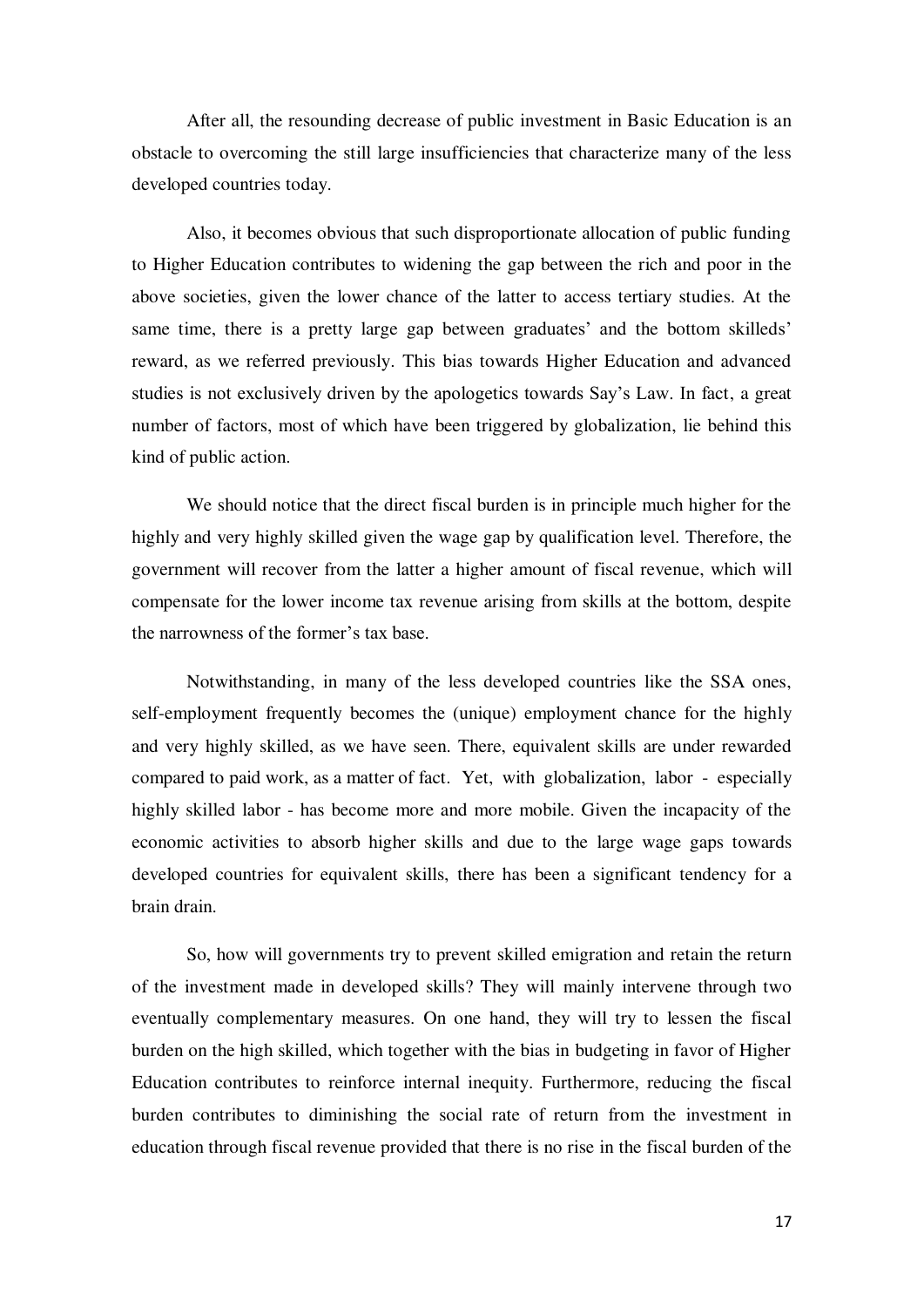low wages. On the other hand, governments will try to increase further the rewards for the highly skilled, and in doing so will reinforce the vicious cycles of social inequity.

 Inequality between more and less developed countries is apparent in several domains. With regard to labor markets, it gives rise to new forms of imbalances, the regulation of which lies outside the scope of education on its own whenever no adequate innovation policies are implemented.

 Struggle for competitiveness drives more wealthy and developed countries to systematically push forward the frontier of knowledge and innovation, thereby leading to shorter and shorter technological cycles and to quicker obsolescence rates. It is difficult for less developed and technologically dependent countries to follow this kind of auto-feeding process; nevertheless the survival of these within international trade flows compels them to keep or even reinforce that kind of dependence, despite no meaningful gains in competitiveness. At the same time, less developed countries are also facing new forms of labor market imbalances: skills to be traded in these markets obviously encompass values and knowledge acquired within and by means of national education systems, and therefore they can hardly adapt to imported innovation models. The context of origin of the innovation processes should therefore be a major concern in the study of the processes of globalization (Beckman & Barry 2007).

A growing and auto-feeding gap is thereby being generated between those countries that are more developed and those that are less developed, along with systematic imbalances in the former labor markets, as we depict in the next figure: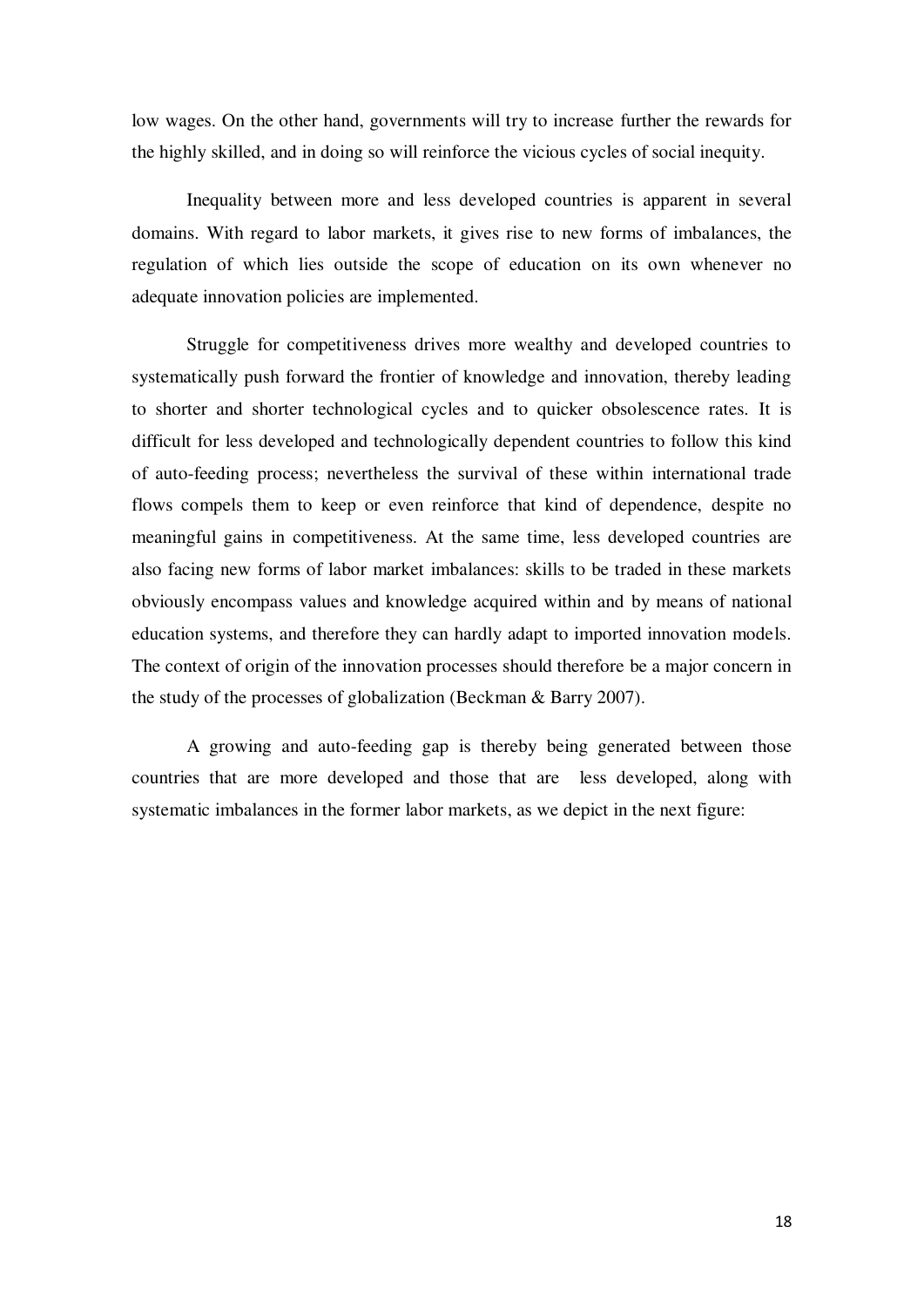**Figure 2: Globalization and Labor Market Imbalances in Less Developed Countries** 



Obviously, education on its own becomes even more unable to ensure labor market regulation given the complexity of the vicious circles driven by globalization.

In a previous work we explored the need for the regulation process to be supported by adequate demand side policies and above all by research and development ones. In such a case, the economic activity is able to progressively absorb the national effort of investment in higher skills (Chagas Lopes 2011). Transferred to the context of developing countries our previous reflection becomes even more pertinent, as it seems. Several reports - such as UNESCO Science Report 2010 - have insisted on this point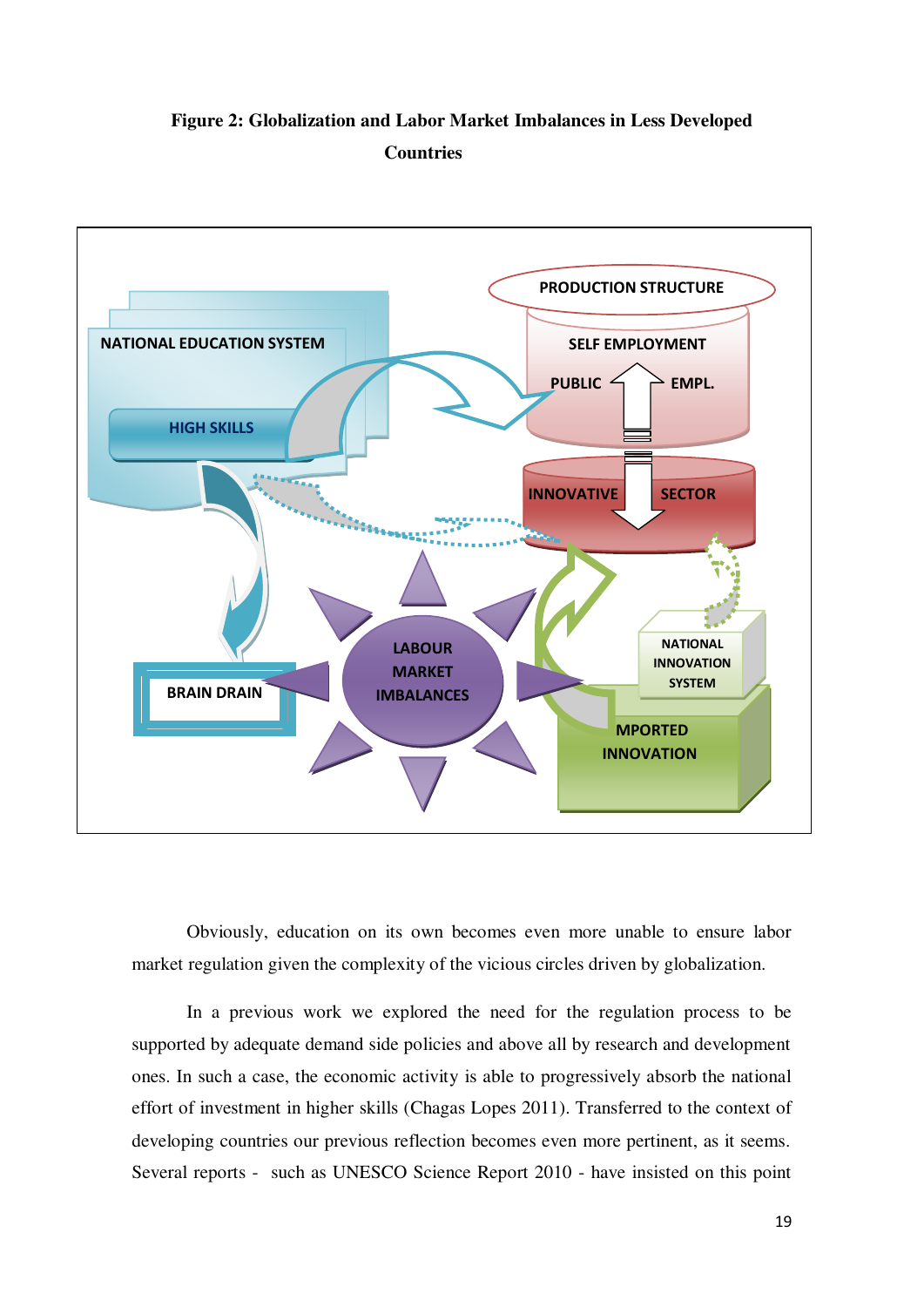and on the modest amount of Gross Domestic Product devoted to research and development in SSA countries:

#### *Persistently low investment in STI*

*"(…) R&D attracts less public investment in sub-Saharan Africa than the military, health or education sectors. Only South Africa is approaching the target of a 1% GERD/GDP ratio, the level recommended by UNESCO and, more recently, by the African Union summit in January 2007. Even more worrisome is that many countries either have no record of the share of GDP they devote to R&D or simply allocate no funds at all to R&D. This is most saddening for a continent desirous to develop STI."* (UNESCO 2010: 281).

#### **Concluding Remarks**

The effects exerted by education upon economic and social development have long been studied, and they have provided an axial theoretical framework for most studies in Economics of Development. However, the disturbing effects induced by the first oil crisis along with the confrontation among the diverse conceptions on the social role of education came together to present the first big challenge to the theoretical construct. In fact, two birds were killed with the same stone: not only did the ability of education and training to intervene as labor market regulators reveal their first inefficiencies, but there emerged a growing social criticism towards the functionalist conception of education. As in many other domains within *mainstream economics* the prevailing conceptions persisted and proved hard to eradicate, even now that the globalization process has become deeply rooted. Yet, this process encompasses in itself the very mechanisms which discredit the conventional approach. With globalization and increased labor (besides capital…) mobility, national shortcomings have become openly exposed to international (de)regulation while developing economies find themselves increasingly subdued to the whims of global competitiveness.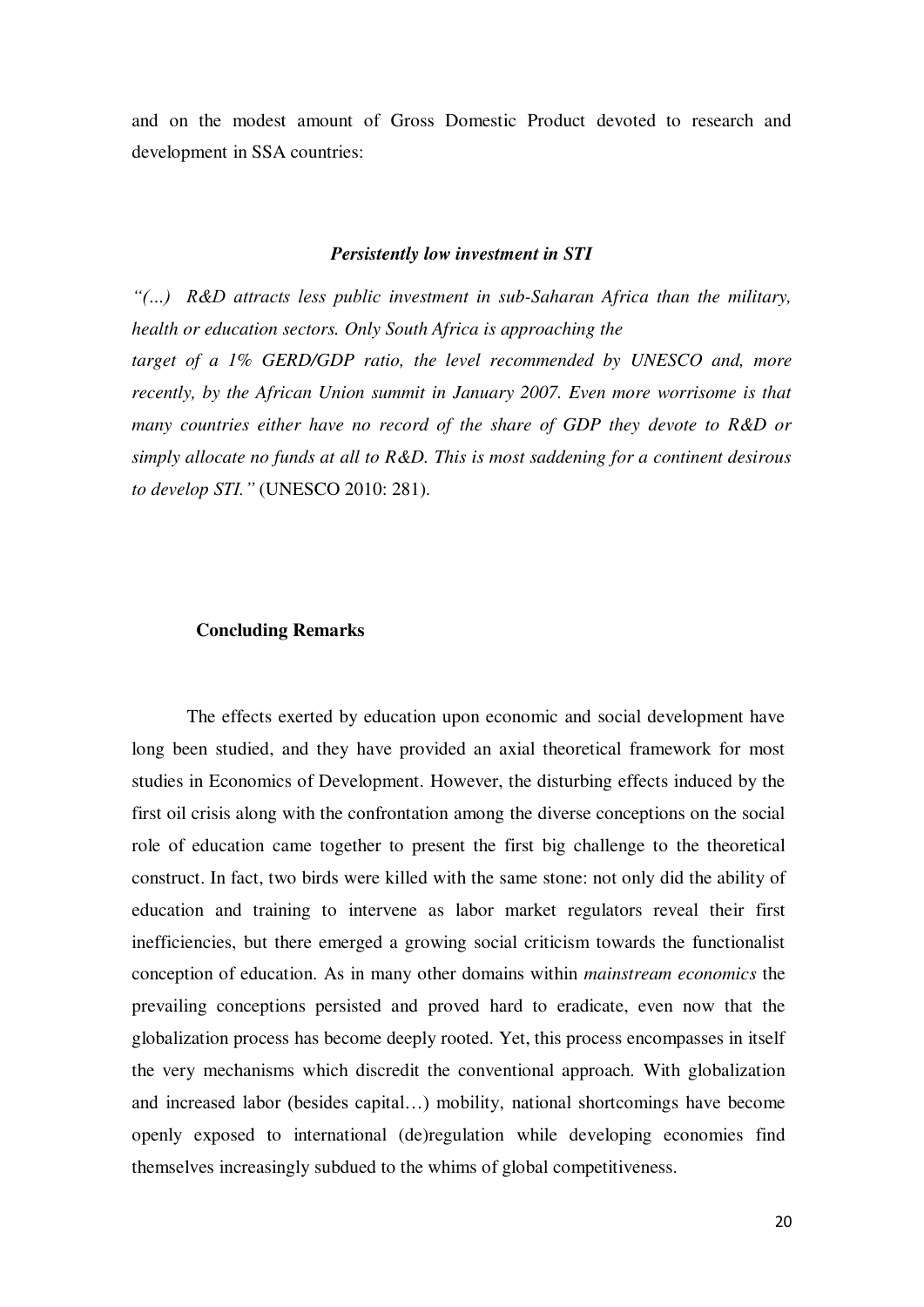Knowledge, the most important development factor in today's societies, bears the mark of national idiosyncrasies and resents the effects of the bottlenecks and shortcomings which characterize national systems of education and training. In short, in most developing countries there is a severe problem of quality in teaching and learning, that is to say in the ability to foster real knowledge development; a problem which cannot be offset by (simply) investing in education in quantitative terms.

In addition, developing countries like the SSA ones, which are compelled by competitiveness to adopt innovation models coming from abroad, face persistent and increasing imbalances in the articulation between education and training outputs and the structure of occupations; investing in high skills is not a sufficient condition – although an extremely necessary one – to promote economic and social development, for Say's law is not working in the economics of education. Unless adequate research and development policies are implemented and contribute to strengthening the occupational structure, the economic activity will go on throwing away the public effort with skills and qualifications development.

Likewise, formally highly skilled workers in these countries will barely be offered a good match in the labor market: they tend to be discarded by multinationals and find no job opportunities other than in the public sector or in self-employment. These are the most frequent results of the labor market imbalances in these countries. These results take place in parallel with emigration, the other increasingly probable way out for the most skilled individuals, not only in less developed countries.

The SSA countries we took as brief case studies clearly illustrate the diversity of vicious circles and the multiplicity of determinants which pave the way from education to knowledge and development in today's globalized societies. Moreover, they make it obvious how innovation and knowledge are quite unevenly distributed among unequally developed countries because they also strongly depend upon access to labor market opportunities and enriching occupational performances.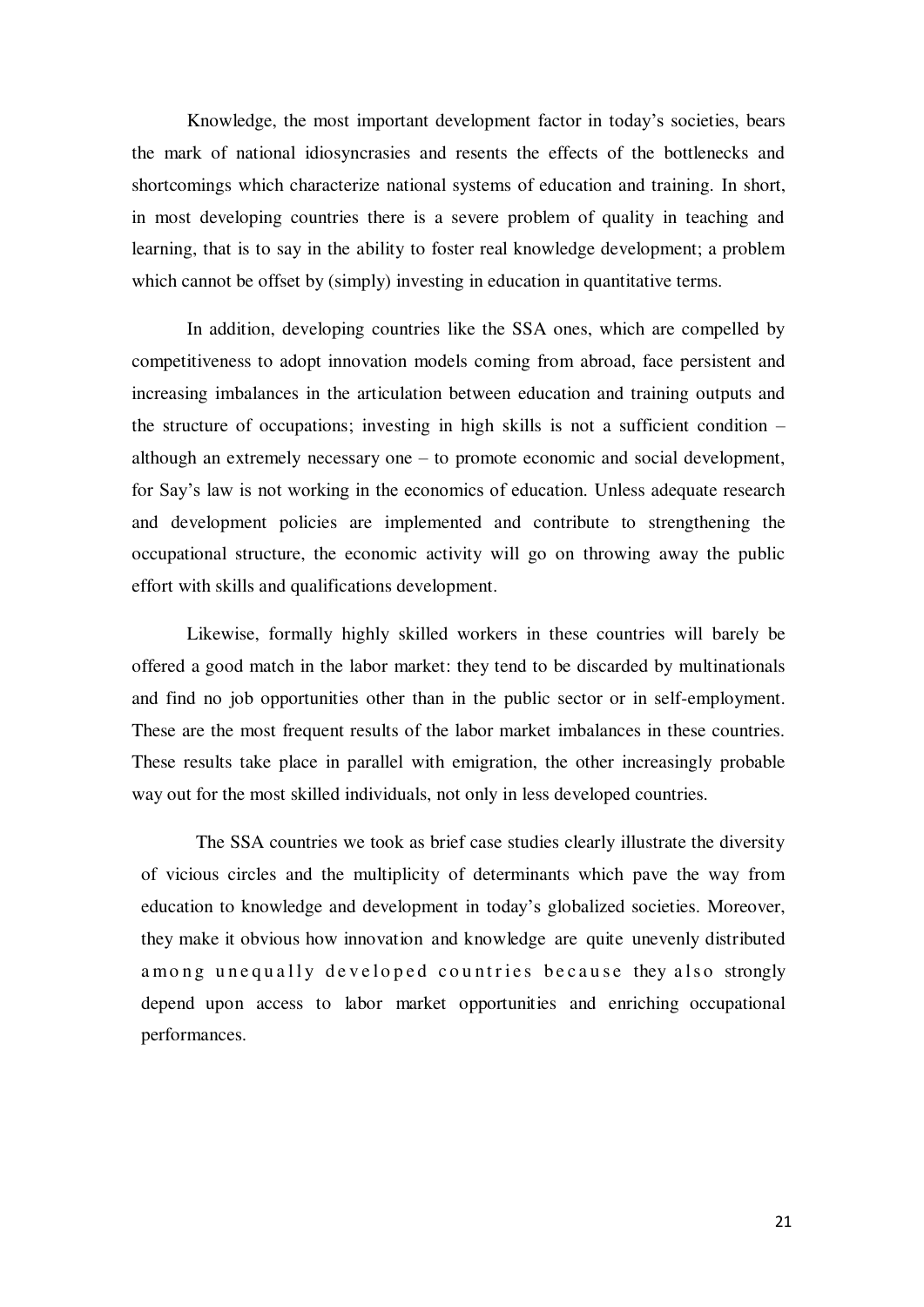### **References:**

 Acemoglu, D. (1999). Changes in unemployment and wage inequality: an alternative theory and some evidence, *American Economic Review*, *89(5)*, 1259-1278.

 Ambrósio, T. (2001). *Educação e Desenvolvimento: Contributo para uma mudança reflexiva na Educação*, Monte da Caparica: UIED, FCT-Universidade Nova de Lisboa.

 Barro, R. J. & Lee, J-W. (2010). A new dataset of educational attainment in the world (1950-2010), NBER WP15902.

 Baskaran, Th. & Hessami, Z. (2010). Globalization and the Composition of Public Education Expenditures: A Dynamic Panel Analysis, MPRA Paper nº25750. Retrieved April 7, 2011 from [\(http://mpra.ub.uni-muenchen.de/25750/\)](http://mpra.ub.uni-muenchen.de/25750/).

 Beckman, S. & Barry, M. (2007). Innovation as a Learning Process: embedding design thinking, *California Management Review*, *vol. 50, nº1*, Fall 2007, 25-56. Retrieved June 10, 2011 from [\(http://www.hivolda.no/eng/studies/-courses-in](http://www.hivolda.no/eng/studies/-courses-in-english/studiesmd201&PHPSESSID=4c5902a0bd52ed73ca2b7707e659a297)[english/studiesmd201&PHPSESSID=4c5902a0bd52ed73ca2b7707e659a297\)](http://www.hivolda.no/eng/studies/-courses-in-english/studiesmd201&PHPSESSID=4c5902a0bd52ed73ca2b7707e659a297).

 Castagnetti, C., Chelli, F. & Rosti, L. (2005). Educational Performance as Signalling Device: Evidence from Italy, *Economics Bulletin*, *Vol 9*, *nº 4*, 1-7.

 Chagas Lopes, M. (2011). Education, Vocational Training and R&D: Towards New Forms of Labor Market Regulation, SOCIUS Working Papers nº 8-2011.

 Cortesão, L. & Stoer, S. (1995). Inter/multicultural Education on the European (Semi)periphery: Notes on an action-research Project in four Portuguese Schools, *European Journal of Intercultural Studies*, *vol. 6*, *n.º 1*.

 Crick, R. D. (2008). Key Competencies for Education in a European Context: narratives of accountability or care, *European Education Research Journal*, *vol. 7, n.º3*. Retrieved September 26, 2009 from

[\(http://www.wwwords.co.uk/pdf/validate.asp?j=eerj&vol=7&issue=3&year=2008&arti](http://www.wwwords.co.uk/pdf/validate.asp?j=eerj&vol=7&issue=3&year=2008&article=5_Crick_EERJ_7_3_web) cle=5 Crick EERJ 7 3 web).

 Gandin, L.A. (2007). The Construction of the Citizen School Project as an Alternative to Neoliberal Educational Policies, *Policy Futures in Education*, *vol. 5*, *n.º2*. Retrieved March 2009 from [\(http://www.wwwords.co.uk/pfie/content/maincontents.asp\)](http://www.wwwords.co.uk/pfie/content/maincontents.asp).

 Hanushek, E. A. & Woessmann, L. (2010). How Much Do Educational Outcomes Matter in OECD Countries? NBER Working Papers 16515.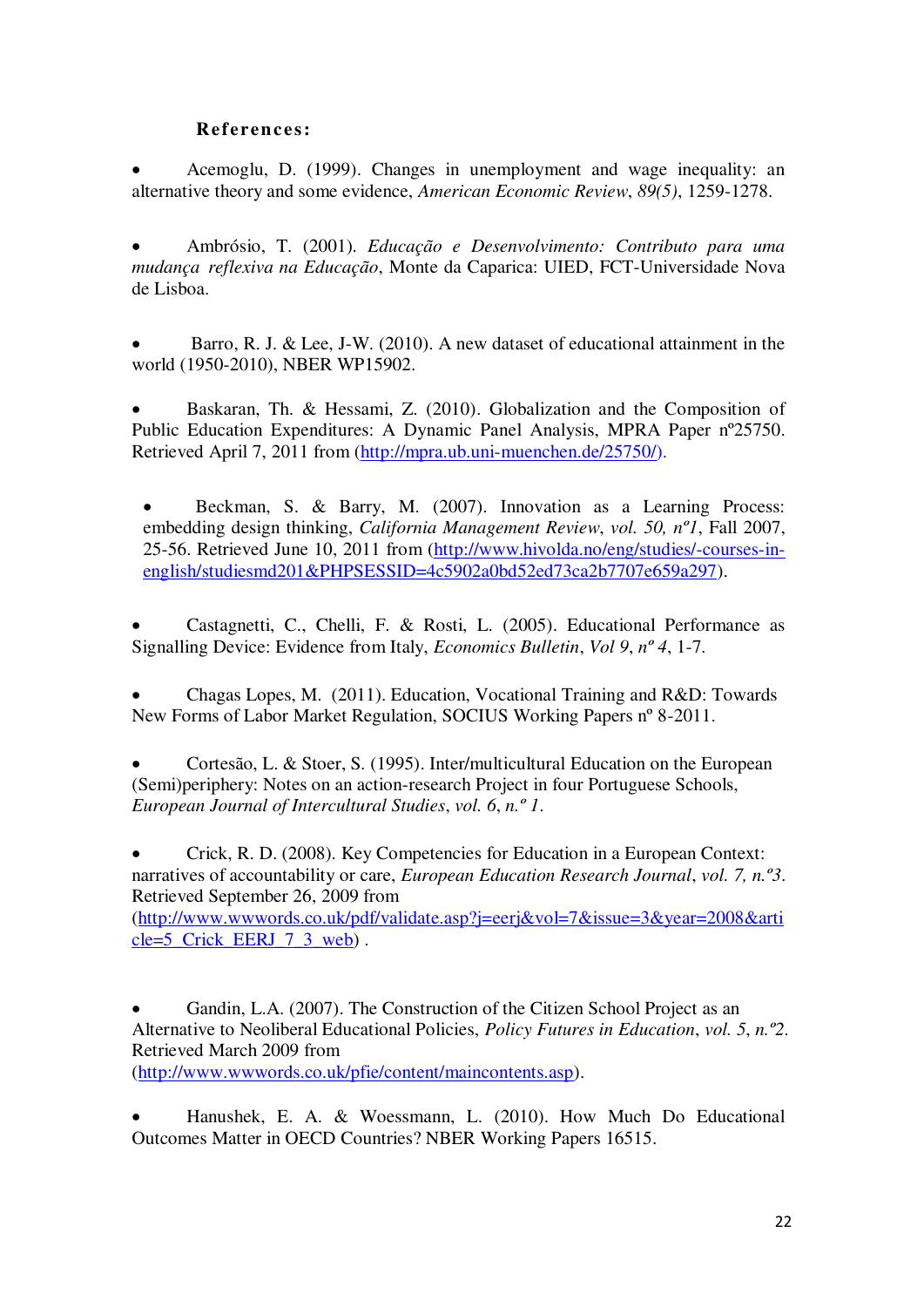ILO (2009). *Key Indicators of the Labor Market*, Geneve, International Labor Organization.

 Johnes, G. & Johnes, J. (2004). *International Handbook on the Economics of Education*, Cheltenham: Edward Elgar Publishing Ltd. Retrieved February 22, 2009 from

[\(http://megapustaka.info/m1/images/document/Education/edward%20elgar%20publish](http://megapustaka.info/m1/images/document/Education/edward%20elgar%20publishing%20international%20handbook%20on%20the%20economics%20of%20education.pdf) [ing%20international%20handbook%20on%20the%20economics%20of%20education.p](http://megapustaka.info/m1/images/document/Education/edward%20elgar%20publishing%20international%20handbook%20on%20the%20economics%20of%20education.pdf) [df\)](http://megapustaka.info/m1/images/document/Education/edward%20elgar%20publishing%20international%20handbook%20on%20the%20economics%20of%20education.pdf).

 Kenny, C. (2010). Learning about Schools in Development, Center for Global Development Working Paper 236. Retrieved May 5, 2011 from [\(www.cgdev.org\)](http://www.cgdev.org/).

 Mincer, J. (1974). *Schooling, Earnings and Experience*, New York: Columbia University Press.

 Pritchett, L. (2001). Where has all the Education Gone? *World Bank Economic Review 15 (3):* 367-391. Retrieved May 7, 2011 from [\(http://wber.oxfordjournals.org/content/15/3/367\)](http://wber.oxfordjournals.org/content/15/3/367).

 Psacharopoulos, G. (1994). Returns to education: a global update, *World Development*, *22*, 1325–43.

 Romer, P. M. (1994). The Origins of Endogenous Growth, *Journal of Economic Perspectives*, *vol 8, nº 1*, 3-22.

Sen, A. (1999). *Development as Freedom*, Oxford: Oxford University Press.

 Solow, R. (1956). A contribution to the theory of economic growth, *Quarterly Journal of Economics*, *70*, 65–95.

 Teal, F. (2010). Higher Education and Economic Development in Africa: a Review of Channels and Interactions, University of Oxford, Centre for the Study of African Economies CSAE WPS/2010-25. Retrieved May 20, 2011 from [\(http://www.csae.ox.ac.uk/workingpapers/pdfs/2010-25text.pdf\)](http://www.csae.ox.ac.uk/workingpapers/pdfs/2010-25text.pdf).

 UNESCO (2004). *Education for all, The Quality Imperative*. Retrieved April 28, 2009 from [\(http://unesdoc.unesco.org/images/0013/001373/137333e.pdf\)](http://unesdoc.unesco.org/images/0013/001373/137333e.pdf).